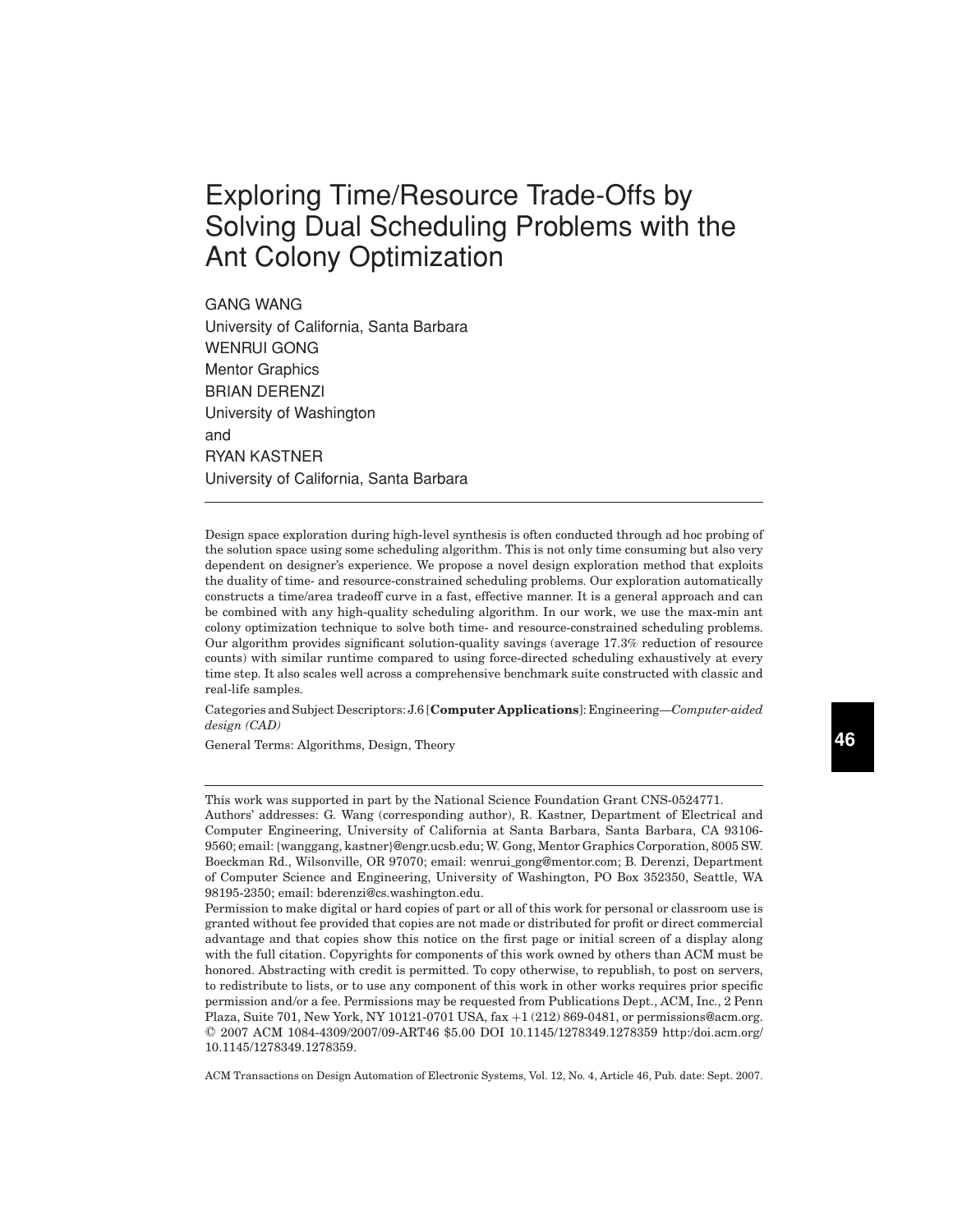### 46:2 • G. Wang et al.

Additional Key Words and Phrases: Design space exploration, ant colony optimization, instruction scheduling, max-min ant system

#### **ACM Reference Format:**

Wang, G., Gong, W., Derenzi, B., and Kastner, R. 2007. Exploring time/resource trade-offs by solving dual scheduling problems with the ant colony optimization. ACM Trans. Des. Automat. Electron. Syst. 12, 4, Article 46 (September 2007), 20 pages. DOI = 10.1145/1278349.1278359 http:/doi.acm.org/10.1145/1278349.1278359.

## 1. INTRODUCTION

When building a digital system, designers are faced with a countless number of decisions. Ideally, they must deliver the smallest, fastest, lowest-power device that can implement the application at hand. More often than not, these design parameters are contradictory. For example, making the device run faster often makes it larger and more power hungry. Designers must also deal with increasingly strict time-to-market issues. Unfortunately, this does not afford them much time to make a decision.

Designers must be able to reason about the tradeoffs amongst a set of parameters. Such decisions are often made based on experience, that is, this worked before, it should work again. Exploration tools that can quickly survey the design space and report a variety of options are invaluable.

From an optimization point of view, design space exploration can be distilled to identifying a set of Pareto-optimal design points according to some objective function. These design points form a curve that provides the best tradeoffs for the variables in the objective function. Once the curve is constructed, the designer can make design decisions based on the relative merits of the various system configurations. Timing performance and the hardware cost are two common objectives in such a process.

Resource allocation and scheduling are two fundamental problems in constructing such Pareto-optimal curves for time/cost tradeoffs. The two problems are tightly interwoven. Resource-constrained scheduling takes as input an application modeled as data flow graph and a number of different types of resources. It outputs a start time for each of the operations such that the resource constraints are not violated, while attempting to minimize the application latency. Here allocation is performed before scheduling, and the schedule is obviously very dependent on the allocation; a different resource allocation will likely produce a vastly different scheduling result.

We could perform scheduling before allocation; this is the time-constrained scheduling problem. Here the inputs are a data flow graph and a time deadline (latency). The output is again a start time for each operation such that the latency is not violated, while attempting to minimize the number of resources that are needed. It is not clear as to which solution is better, nor is it clear as to the order in which we should perform scheduling and allocation.

One possible method of design space exploration is to vary the constraints to probe for solutions in a point-by-point manner. For instance, you can use some time-constrained algorithm iteratively, where each iteration has a different input latency. This will give you a number of solutions, and their various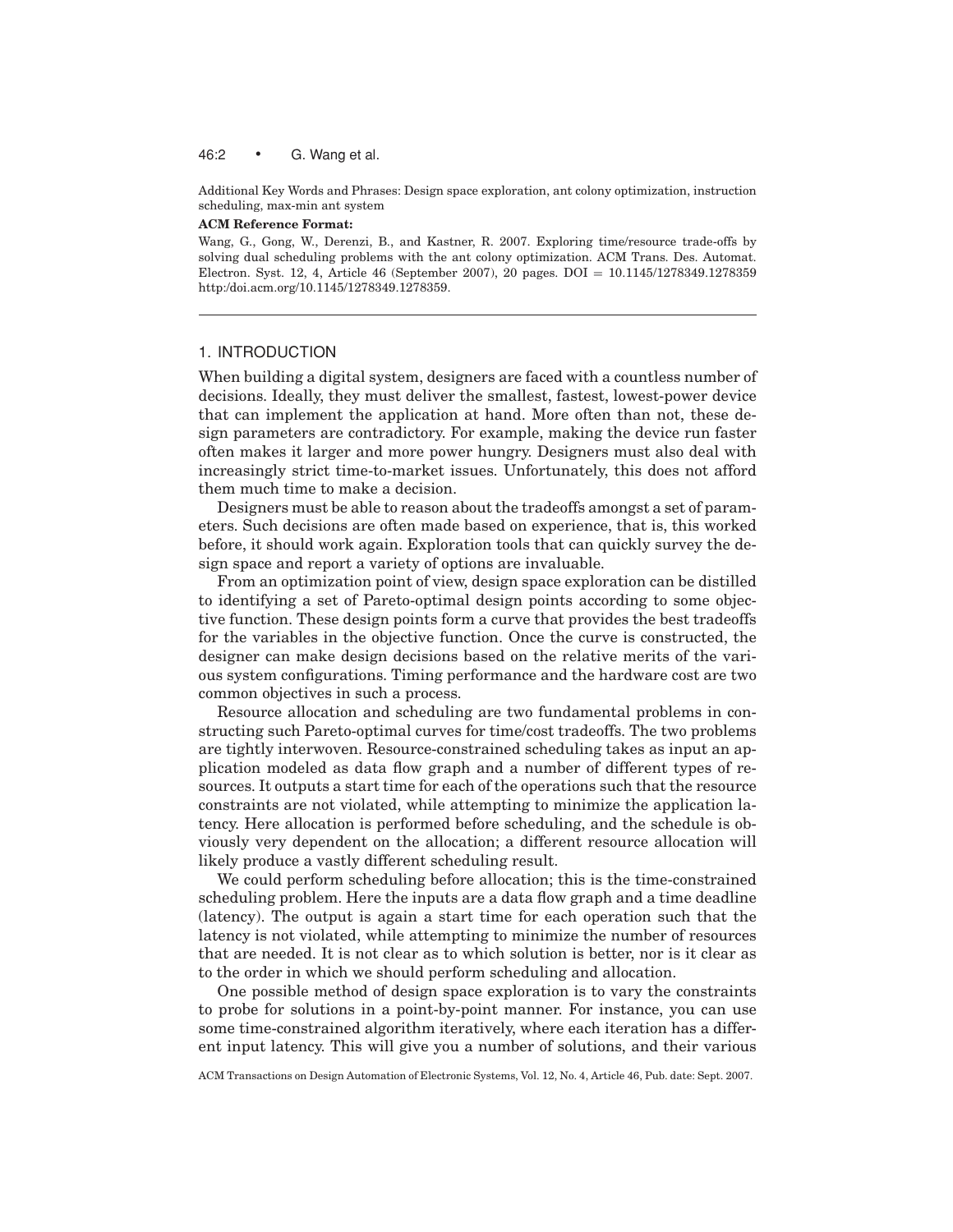resource allocations over a set of time points. Or you can run some resourceconstrained algorithm iteratively. This will give you a latency for each of these area constraints.

An effective design space exploration strategy must understand and exploit the relationship between time- and resource-constrained problems. Unfortunately, designers are left with individual tools for tackling either problem. They are faced with questions like: Where do we start the design space exploration? What is the best way to utilize the scheduling tools? When do we stop the exploration?

Moreover, due to the lack of connection amongst the traditional methods, there is very little information shared between time-constrained and resourceconstrained solutions. This is unfortunate, as we are throwing away potential solutions; solving one problem can offer more insight into the other.

In this article, we describe a design space exploration strategy for scheduling and resource allocation. The ant colony optimization (ACO) metaheuristic lies at the core of our algorithm. We switch between timing- and resourceconstrained ACO heuristics to efficiently traverse the search space. Our algorithms dynamically adjust to the input application and produce a set of highquality solutions across the design space.

The article is organized as follows. We discuss related work in the next section. In Section 3, we present a design space exploration algorithm using duality between the time and resource scheduling problems. Section 4 discusses the ant colony optimizations that we use to search the design space. Experimental results for the new algorithms are presented and analyzed in Section 5. We conclude with Section 6.

## 2. RELATED WORK

Scheduling and resource allocation problems form the basis for design space exploration during high-level synthesis. These problems can be formulated as an integer linear program (ILP) [Wilken et al. 2000], however, it is typically impossible to solve large problem instances in this manner. Much research has been done to cleverly use heuristic approaches to address these problems.

In Dutta et al. [1992], the authors concentrate on providing alternative "module bags" for design space exploration by heuristically solving clique partitioning problems and using force-directed scheduling. Their work focuses more on those situations where the operations in the design can be executed on alternative resources. In the Voyager system [Chaudhuri et al. 1997], scheduling problems are solved by carefully bounding the design space using ILP, and good results are reported on small-sized benchmarks. Moreover, it reveals that clock selection can have an important impact on the final performance of the application. In Heijligers et al. [1995], Dick and Jha [1997], and Palesi and Givargis [2002], genetic algorithms are implemented for design space exploration. Simulated annealing [Madsen et al. 1997] has also been applied in this domain. A survey on design space exploration methodologies can be found in Lin [1997] and compared with McFarland et al. [1990].

Force directed scheduling (FDS) [Paulin and Knight 1987] is a popular scheduling algorithm. The original FDS algorithm is designed to solve the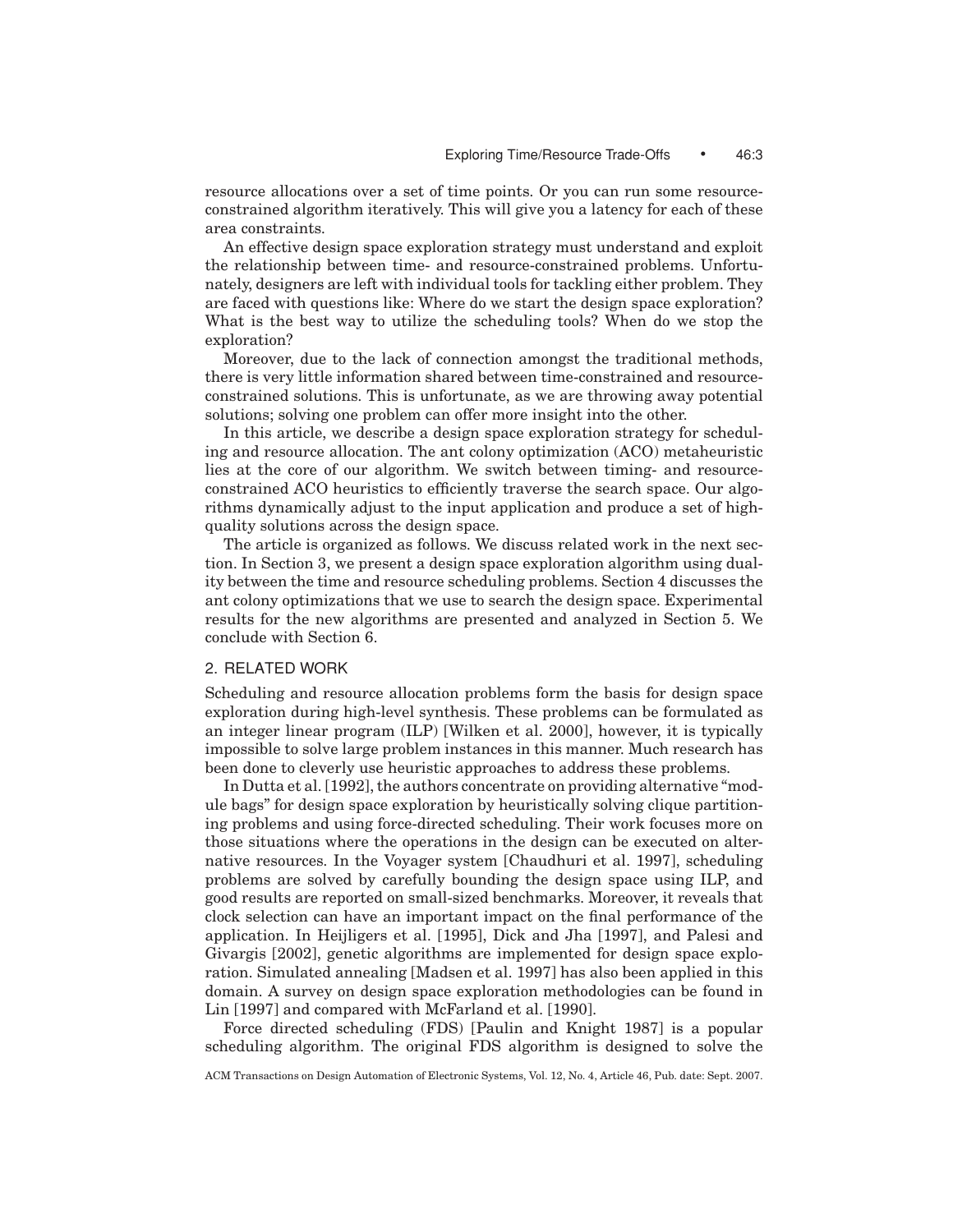#### 46:4 • G. Wang et al.

time-constrained scheduling (TCS) problem, that is, to reduce the number of functional units used in the implementation with a given execution deadline. This objective is achieved by attempting to uniformly distribute the operations onto the available resource units. The distribution ensures that resource units allocated to perform operations in one control step are used efficiently in all other control steps, which leads to a high utilization rate. A"force" is used to measure the parallel usage of a resource type. Each force is computed based on the operation's mobility range, under the assumption that each operation  $op_i$ has a uniform probability of being scheduled into any of the control steps in this range. The algorithm proceeds iteratively by selecting the operation and time step with the minimal force. The authors also proposed a method called forcedirected list scheduling (FDLS) to address the resource-constrained scheduling problem. Here, the priority function of the list scheduler is constructed using forces.

The FDS method is constructive, since the solution is computed without backtracking. Every decision is made deterministically in a greedy manner. If there are two potential assignments with the same cost, the FDS algorithm cannot accurately estimate the best choice. Moreover, FDS does not take into account future assignments of operators to the same control step. Consequently, it is possible that the resulting solution will not be optimal due to its greedy nature. FDS works well on small-sized problems, however, it often results in inferior solutions for more complex problems. This phenomenon is observed in our experiments, reported in Section 5.

In this article, we focus our attention on the basic design space exploration problem similar to the one treated in Paulin and Knight [1987], where the designers are faced with the task of mapping a well-defined application represented as a DFG onto a set of known resources where the compatibility between operations and resource types has been defined. Furthermore, clock selection has been determined in the form of execution cycles for the operations. The goal is to find the Pareto-optimal tradeoff amongst design implementations with regard to timing and resource costs. Our basic method can be extended to handle clock selection and the use of alternative resources. However, this is beyond the scope of this article.

## 3. EXPLORATION USING TIME- AND RESOURCE-CONSTRAINED DUALITY

We are concerned with the design problem of making tradeoffs between hardware cost and timing performance. This is still a commonly faced problem in practice, and other system metrics, such as power consumption, are closely related. Based on this, we have a 2D design space as illustrated in Figure 1(a), where the *x*-axis is the execution deadline and the *y*-axis is the aggregated hardware cost. Each point represents a specific tradeoff of the two parameters.

For a given application, the designer is given *R* types of computing resources (e.g., multipliers and adders) to map the application to the target device. We define a specific design as a *configuration*, which is simply the number of each specific resource type. In order to keep the discussion simple, in the rest of the article we assume there are only two resource types, namely *M* (multiply)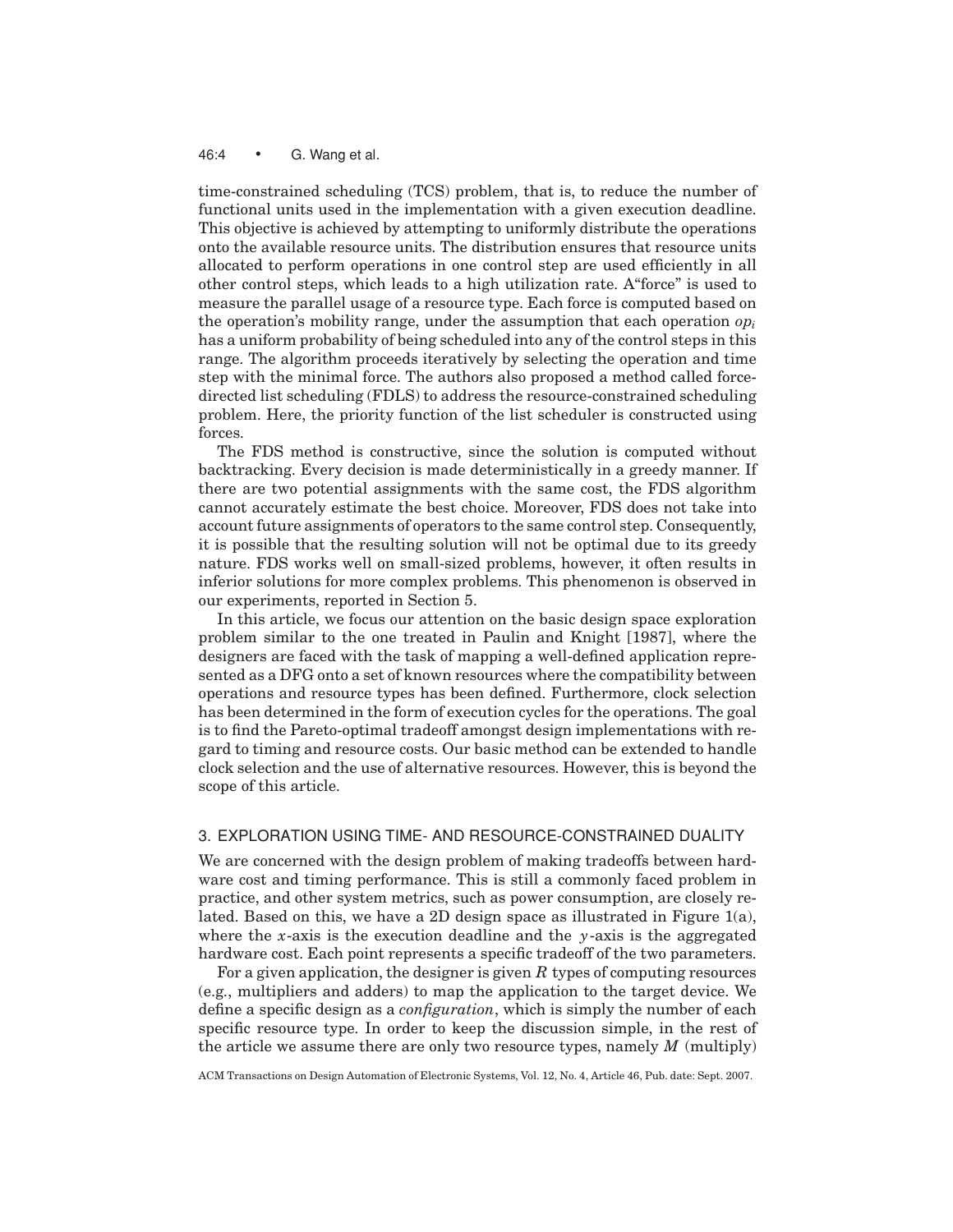#### Exploring Time/Resource Trade-Offs • 46:5



Fig. 1. Design space exploration using duality between schedule problems (curve *l* gives the optimal time/cost tradeoffs).

and *A* (add), though our algorithm is not limited to this constraint. Thus, each configuration can be specified by  $(m, a)$ , where *m* is the number of resource *M* and *a* is the number of *A*.

It is worth noticing that for each point in the design space shown in Figure  $1(a)$ , we might have multiple configurations that could realize it. For example, assuming unit cost for all resources, it is possible that a configuration with 10 multipliers and 10 adders can achieve the same execution time as another configuration with 5 multipliers and 15 adders, as both solutions have the same cost (i.e., 20).

Studying the design space more carefully reveals several key observations. First, achievable deadlines are limited to the range  $[t_{asap}, t_{seq}]$ , where  $t_{asap}$  is the ASAP time for the application while  $t_{seq}$  is the sequential execution time when we have only one instance for each resource type. It is impossible to get a solution faster than the ASAP solution, and any with a deadline beyond that of *tseq* are not Pareto-optimal. Furthermore, for each specific configuration we have the following lemma about the portion of the design space to which it maps.

LEMMA 3.1. *Let C be a feasible configuration with cost c for the target application. The configuration maps to a horizontal line in the design space starting*  $at$   $(t_{min}, c)$ *, where*  $t_{min}$  *is the resource-constrained minimum scheduling time.* 

The proof of the lemma is straightforward, as each feasible configuration has a minimum execution time  $t_{min}$  for the application, and obviously can handle every deadline longer than  $t_{min}$ . For example, in Figure 1(a), if the configuration  $(m_1, a_1)$  has cost  $c_1$  and minimum scheduling time  $t_1$ , the portion of design space that it maps to is indicated by the arrow next to it. Of course, it is possible for another configuration  $(m_2, a_2)$  to have the same cost but greater minimum scheduling time  $t_2$ . In this case, their feasible space overlaps beyond  $(t_2, c_1)$ .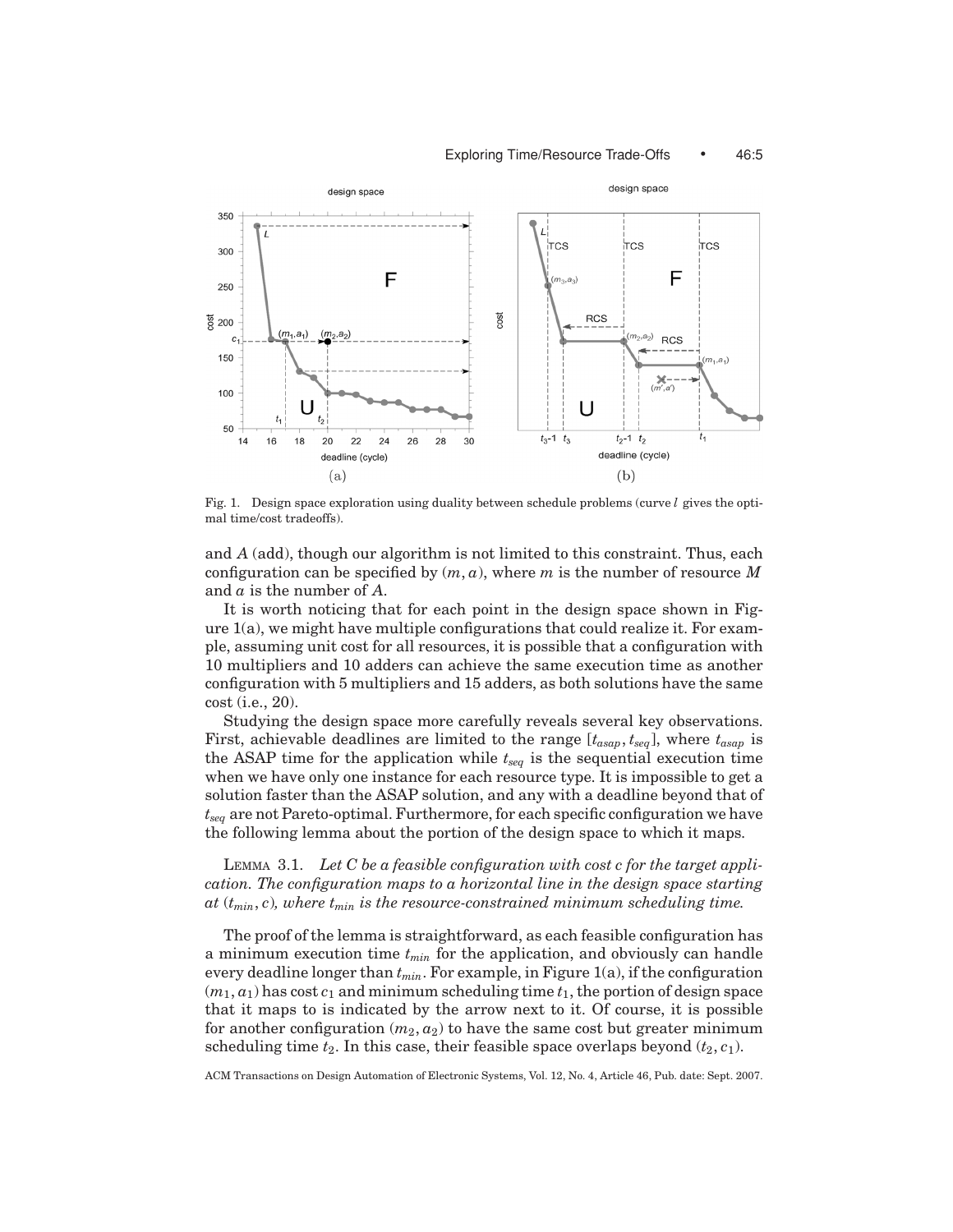#### 46:6 • G. Wang et al.

As we discussed before, the goal of design space exploration is to help the designer find the optimal tradeoff between time and area. Theoretically, this can be done by finding the minimum area *c* amongst all configurations that are capable of producing  $t \in [t_{asap}, t_{seq}]$ . In other words, we can find these points by performing time-constrained scheduling (TCS) on all *t* in the range of interest. These points form a curve in the design space, as illustrated by curve *L* in Figure 1(a). This curve divides the design space into two parts, labeled with  $F$  and  $U$ , respectively, in Figure 1(b), where all the points in *F* are feasible to the given application while *U* contains all the unfeasible time/area pairs. More interestingly, we have the following attribute for curve *L*.

LEMMA 3.2. *Curve L is monotonically nonincreasing as the deadline t increases.*

PROOF. Assume the lemma is false. Therefore, we will have two points  $(t_1, c_1)$ and  $(t_2, c_2)$  on the curve *L*, where  $t_1 < t_2$  and  $c_1 < c_2$ . This means we have a specific configuration  $C$  with cost  $c_1$  that is capable of producing an execution time  $t_1$  for the application. Since  $t_1 < t_2$ , and also from Lemma 3.1, we know that configuration *C* can produce  $t_2$ . This introduces a contradiction, since  $c_2$ , which is worse than  $c_1$ , is the minimum cost at  $t_2$ .  $\Box$ 

Due to this lemma, we can use the dual solution of finding the tradeoff curve by identifying the minimum resource-constrained scheduling (RCS) time *t* amongst all configurations with cost *c*. Moreover, because of the monotonically nonincreasing property of curve *L*, there may exist horizontal segments along the curve. Based on our experience, horizontal segments appear frequently in practice. This motivates us to look into potential methods to exploit the duality between RCS and TCS to enhance the design space exploration process. First, we consider the following theorem.

THEOREM 3.3. *If C is a configuration that provides the minimum cost at time t*<sub>1</sub>*, then the resource-constrained scheduling result*  $t_2$  *of C satisfies*  $t_2 \leq t_1$ *. More importantly, there is no configuration C' with a smaller cost that can produce an execution time within*  $[t_2, t_1]$ *.* 

PROOF. The first part of the theorem is obvious. Therefore, we focus on the second. Assuming there is a configuration  $C'$  that provides an execution time  $t_3 \in [t_2, t_1]$ , then *C'* must be able to produce  $t_1$  based on Lemma 3.1. Since *C'* has a smaller cost, this conflicts with the fact that *C* is the minimum-cost solution  $(i.e., the TCS solution)$  at time  $t<sub>1</sub>$ . Thus the statement is true. This is illustrated in Figure 1(b) with configuration  $(m_1, a_1)$  and  $(m', a')$ .

This theorem provides a key insight for the design space exploration problem. It says that if we can find a configuration with optimal cost *c* at time *t*1, we can move along the horizontal segment from  $(t_1, c)$  to  $(t_2, c)$  without losing optimality. Here  $t_2$  is the RCS solution for the found configuration. This enables us to efficiently construct the curve *L* by iteratively using TCS and RCS algorithms and leveraging the fact that such horizontal segments do frequently occur in practice. Based on the preceding discussion, we propose a new space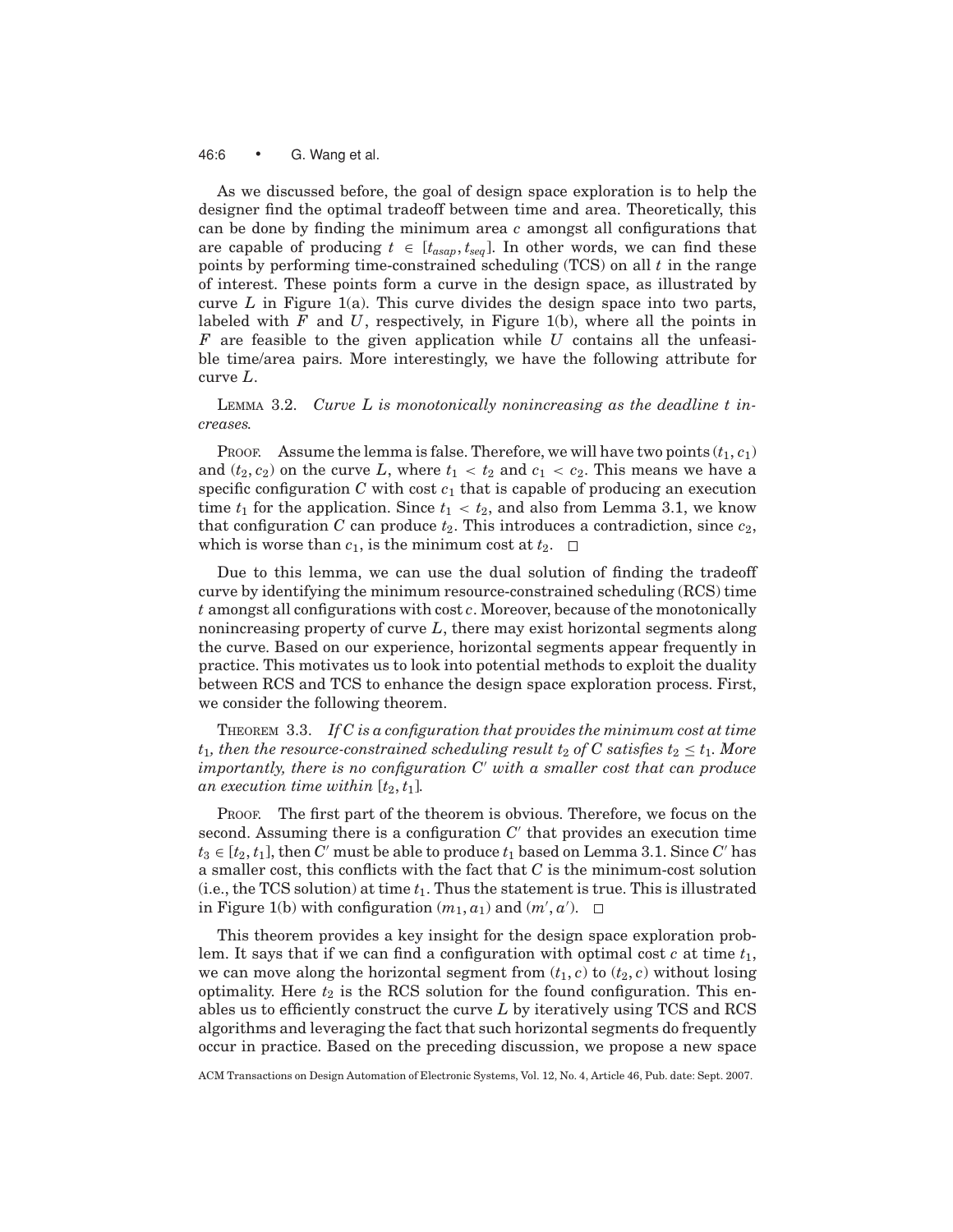exploration algorithm as shown in Algorithm 1 that exploits the duality between RCS and TCS solutions. Notice the *min* function in step 10 is necessary, since a heuristic RCS algorithm may not return the true optimal that could be worse than  $t_{cur}$ .

By iteratively using the RCS and TCS algorithms, we can quickly explore the design space. Our algorithm provides benefits in runtime and solution quality compared with using RCS or TCS alone. Our algorithm performs exploration starting from the largest deadline *tmax*. Under this case, the TCS result will provide a configuration with a small number of resources. RCS algorithms have a better chance to find the optimal solution when the resource number is small, therefore provide a better opportunity to make large horizontal jumps. On the other hand, TCS algorithms take more time and provide poor solutions when the deadline is unconstrained. We can gain significant runtime savings by trading off between RCS and TCS formulations.

The proposed framework is general and can be combined with any scheduling algorithm. We found that in order for it to work in practice, the TCS and RCS algorithms used in the process require special characteristics. First, they must be fast, which is generally requested for any design space exploration tool. More importantly, they must provide close to optimal solutions, especially for the TCS problem. Otherwise, the conditions for Theorem 3.3 will not be satisfied and the generated curve *L* will suffer significantly in quality. Moreover, notice that we enjoy the biggest jumps when we take the minimum RCS result amongst all configurations that provide the minimum cost for the TCS problem. This is reflected in steps 6–9 in Algorithm 1. For example, it is possible that both  $(m, a)$  and  $(m', a')$  provide the minimum cost at time  $t$ , but have different deadline limits. Therefore, a good TCS algorithm used in the proposed approach should be able to provide multiple, if not all, candidate solutions with the same minimum cost.

### **Algorithm 1.** Iterative Design Space Exploration.

**procedure** DSE **output**: curve *L* 1: interested time range  $[t_{min}, t_{max}]$ , where  $t_{min} \ge t_{asap}$  and  $t_{max} \le t_{seq}$ . 2:  $L = \phi$  $3: t_{cur} = t_{max}.$ 4: **while**  $t_{cur} \geq t_{min}$  **do** 5: perform TCS on  $t_{cur}$  to obtain the optimal configurations  $C_i$ . 6: **for** configuration  $C_i$  **do** 7: perform RCS to obtain the minimum time  $t_{res}^i$ 8: **end for** 9:  $t_{res} = \min_i (t_{res}^i)$  /\* find the best rcs time \*/ 10:  $t_{cur} = \min(t_{cur}, t_{rcs}) - 1$ 11: extend *L* based on TCS and RCS results 12: **end while** 13: return *L*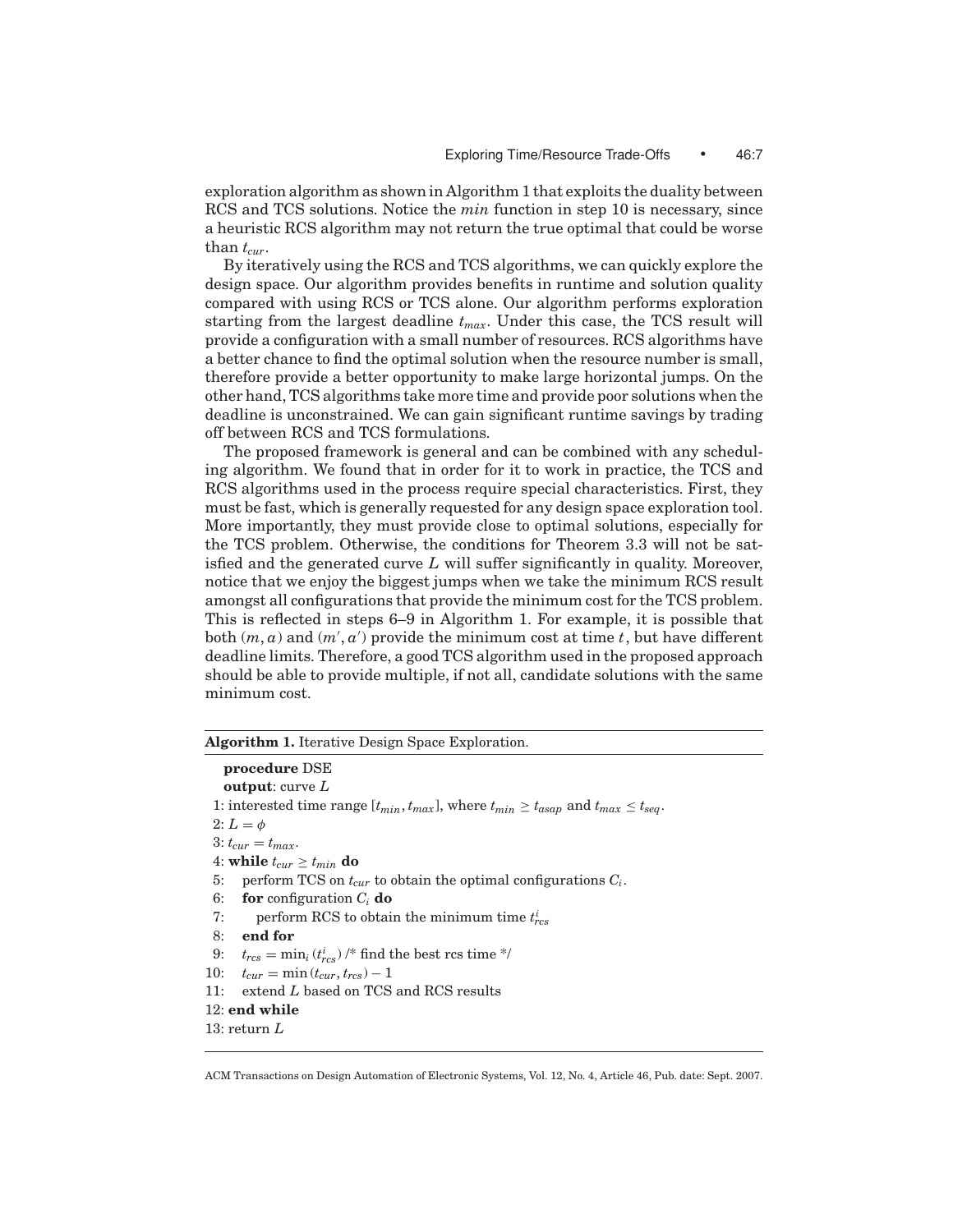## 46:8 • G. Wang et al.

# 4. ANT COLONY OPTIMIZATIONS FOR TIME- AND RESOURCE-CONSTRAINED SCHEDULING

In order to select suitable TCS and RCS algorithms, we studied different scheduling approaches for the two problems, including the popularly used forcedirected scheduling (FDS) for the TCS problem [Paulin and Knight 1987], various list scheduling heuristics, and the recently proposed ant colony optimization (ACO)-based instruction scheduling algorithms [Wang et al. 2005; Wang et al. to appear].

We found that ACO-based scheduling algorithms offer the following major benefits over FDS, several variants of list scheduling, and simulated annealing [Wang et al. to appear]: (1) ACO-based scheduling algorithms generate better-quality results that are close to optimal, with good stability for both the TCS and RCS problems; and (2) ACO-based methods provide reasonable runtime; (3) as a population-based method, the ACO-based TCS approach naturally provides multiple alternative solutions. As we have discussed, this feature provides potential benefits in the proposed DSE process, since we can select the largest jump provided by these candidates.

# 4.1 Ant Colony Optimization (ACO)

ACO is a cooperative heuristic searching algorithm inspired by ethological studies on the behavior of ants [Dorigo et al. 1996]. It was observed that ants who lack sophisticated vision—manage to establish the optimal path between their colony and a food source within a very short period of time. This is done through indirect communication known as *stigmergy* via chemical substance, or *pheromone*, left by the ants on the paths. Each individual ant makes a decision on its direction biased on the "strength" of the pheromone trails that lie before it, where a higher amount of pheromone hints a better path. As an ant traverses a path, it reinforces that path with its own pheromone. A collective autocatalytic behavior emerges as more ants choose the shortest trails, which in turn creates an even larger amount of pheromone on the short trails, making such short trails more attractive to future ants. The ACO algorithm is inspired by this observation. It is a population-based approach where a collection of agents cooperate together to explore the search space. They communicate via a mechanism imitating pheromone trails.

One of the first problems to which ACO was successfully applied was the traveling salesman problem (TSP) [Dorigo et al. 1996], for which it gave competitive results compared with traditional methods. Researchers have since formulated ACO methods for a variety of traditional  $N\mathcal{P}$ -hard problems. These problems include the maximum clique problem, quadratic assignment problem, graph coloring problem, shortest common supersequence problem, and multiple knapsack problem. ACO also has been applied to practical problems such as the vehicle routing problem, data mining, network routing problem, and system-level task partitioning problem [Corne et al. 1999; Wang et al. 2004, 2003].

It was shown [Gutjahr 2002] that ACO converges to an optimal solution with probability of exactly one; however there is no constructive way to guarantee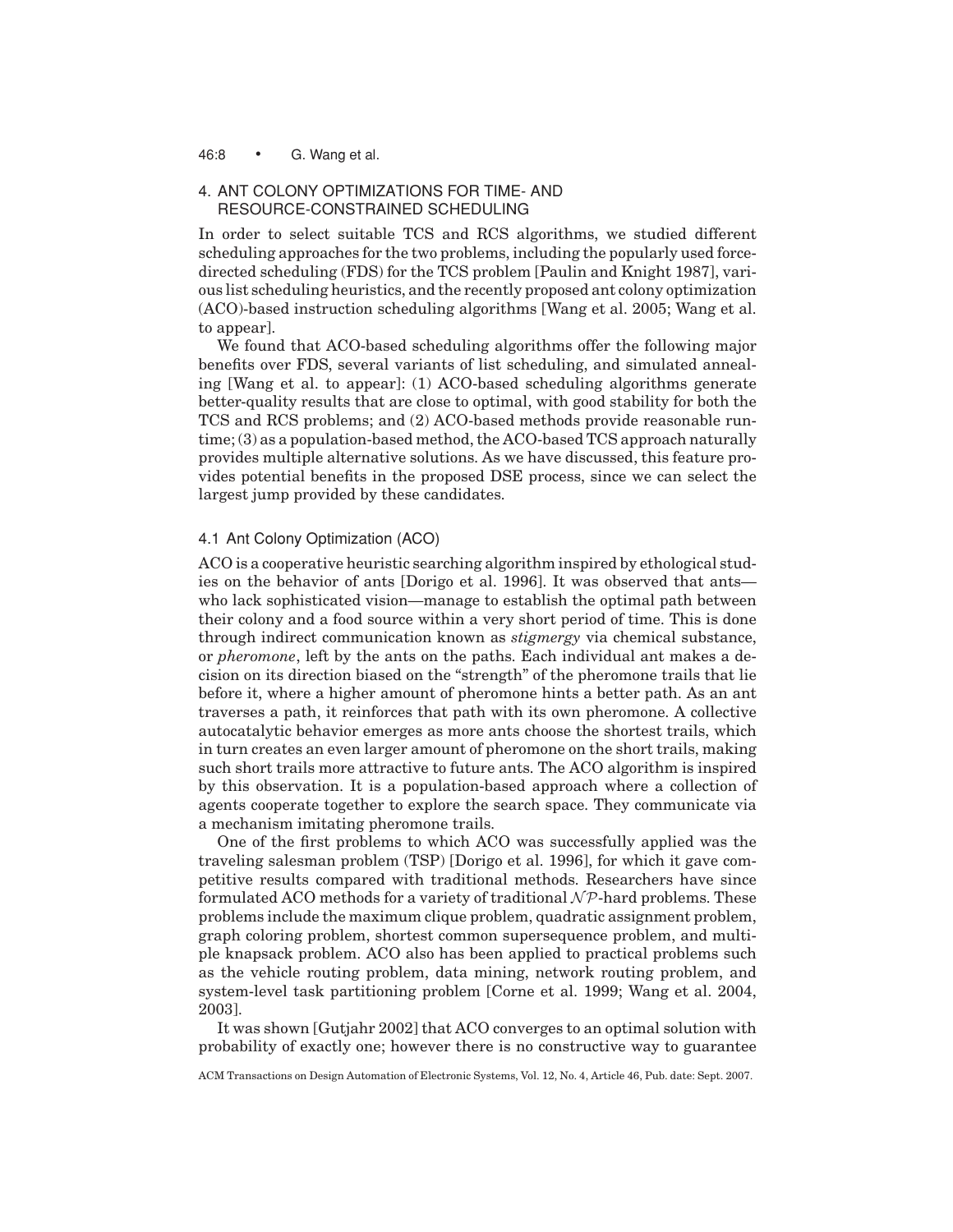this. Balancing exploration to achieve close to optimal results within manageable time remains an active research topic for ACO algorithms. The max-min ant system (MMAS) [Stützle and Hoos 2000] is a popularly used method to address this problem. MMAS is built upon the original ACO algorithm and improves it by providing dynamically evolving bounds on the pheromone trails so that the heuristic never strays too far from the best encountered solution. As a result, all possible paths will have a nontrivial probability of being selected; thus it encourages broader exploration of the search space while maintaining a good differential between alternative solutions. It was reported that MMAS was the best-performing ACO approach on a number of classic combinatory optimization tasks.

#### 4.2 Time- and Resource-Constrained Scheduling Formulation

We formulated two MMAS-based algorithms for the TCS and RCS problems, respectively. These algorithms apply traditional heuristics within the ACO framework. The scheduling problems thus are formulated as searching problems and the algorithms employ a collection of agents that collaboratively explore the search space. A stochastic decision making strategy is proposed in order to combine global and local heuristics to effectively conduct this exploration. As the algorithm proceeds in finding better-quality solutions, dynamically computed local heuristics are utilized to better guide the searching process. The inputs for these algorithms are a DFG representation for the application, the resource types, and their counts for the RCS problem or the desired deadline for the TCS problem. The ant colony optimization (ACO) algorithm plays a core role in our work. Unfortunately, in the interests of space, we can only give a general introduction on the ACO formulation for the TCS problem. For a complete treatment of the algorithms, including detailed discussion on their implementation, applicability, complexity, extensibility, parameter selection, and performance, please refer to our previous publications [Wang et al. 2005; Wang et al. to appear].

In its ACO-based formulation, the TCS problem is solved with an iterative searching process. Each iteration consists of two stages. First, the ACO algorithm is applied where a collection of ants traverse the DFG to construct individual operation schedules with respect to the specified deadline, using global and local heuristics. Second, these scheduling results are evaluated using their resource costs. The associated heuristics are then adjusted based on the solutions found in the current iteration. The hope is that future iterations will benefit from this adjustment and come up with better schedules.

Each operation or DFG node  $op_i$  is associated with *D* pheromone trails  $\tau_{ii}$ , where  $j = 1, \ldots, D$  and *D* is the specified deadline. These pheromone trails indicate the global favorableness of assigning the *i*th operation at the *j*th control step in order to minimize the resource cost with respect to the time constraint. Initially, based on ASAP and ALAP results,  $\tau_{ii}$  is set with some fixed value  $\tau_0$  if  $j$  is a valid control step for  $op_i$ ; otherwise, it is set to be 0.

For each iteration, *m* ants are released and each ant individually starts to construct a schedule by picking an unscheduled instruction and determining its desired control step. However, unlike the deterministic approach used in the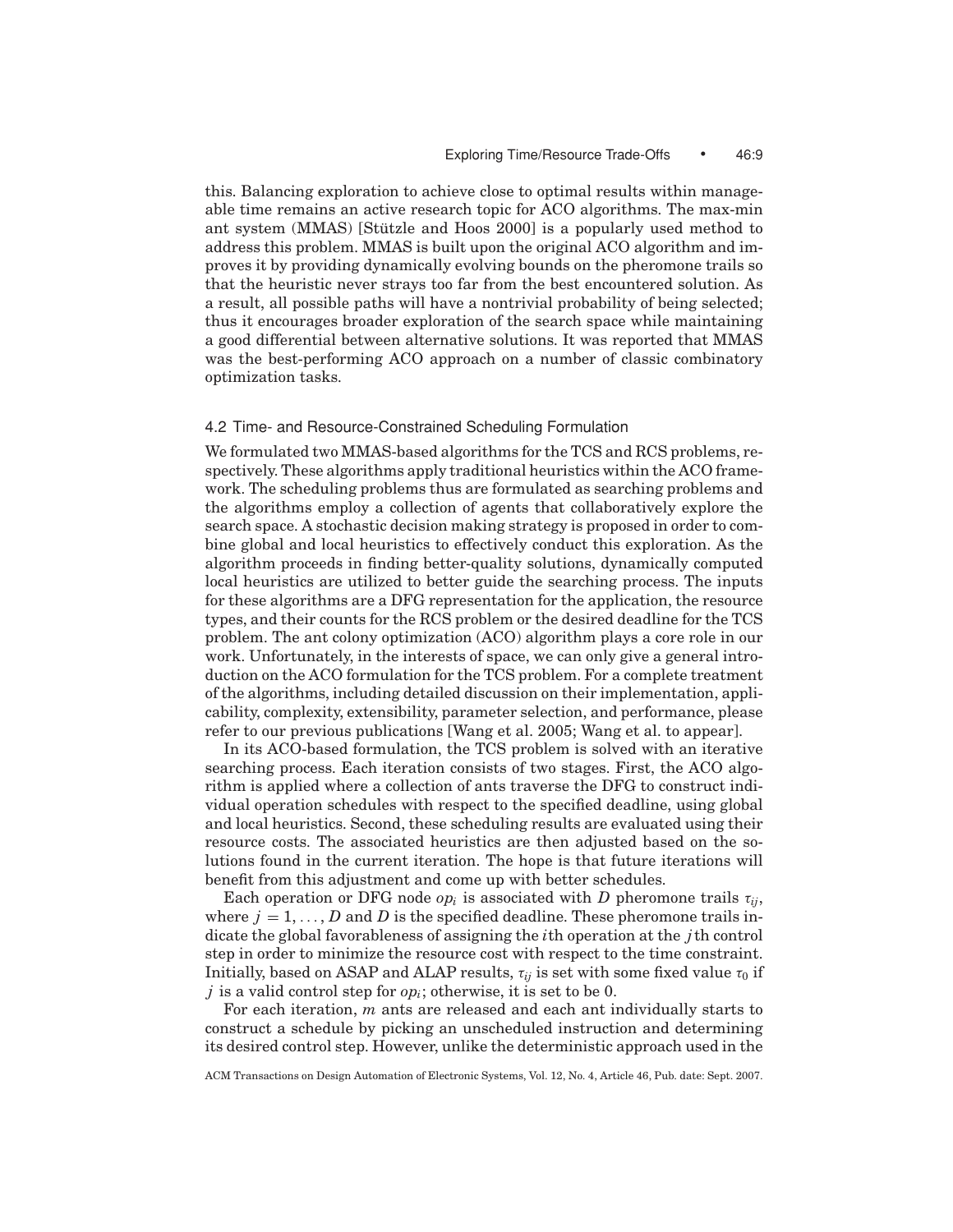46:10 • G. Wang et al.

FDS method, each ant picks up the next instruction for the scheduling decision probabilistically. Once an instruction *oph* is selected, the ant needs to make decision on which control step it should be assigned. This decision is also made probabilistically, as illustrated in Eq. (1).

$$
\mathsf{p}_{hj} = \begin{cases} \frac{\tau_{hj}(t)^{\alpha} \cdot \eta_{hj}^{\beta}}{\sum_{l} (\tau_{hl}^{\alpha}(t) \cdot \eta_{hl}^{\beta})} & \text{if } op_h \text{ can be scheduled at } l \text{ and } j\\ 0 & \text{otherwise} \end{cases}
$$
(1)

Here *j* is the time step under consideration. The item  $\eta_{hi}$  is the local heuristic for scheduling operation  $op_h$  at control step *j*, and  $\alpha$  and  $\beta$  are parameters to control the relative influence of the distributed global heuristic  $\tau_{hj}$  and local heuristic η*hj*. Assuming *oph* is of type *k*, η*hj* is simply set to be the inverse of the distribution graph value [Paulin and Knight 1987], which is computed based on the partial scheduling result and is an indication of the number of computing units of type *k* needed at control step *j*. In other words, an ant is more likely to make a decision that is globally considered "good" and also uses the fewest number of resources under the current partially scheduled result. We do not recursively compute the forces on successor and predecessor nodes. Thus selection is much faster. Furthermore, the time frames are updated to reflect the changed partial schedule. This guarantees that each ant will always construct a valid schedule.

| <b>Algorithm 2.</b> MMAS for Timing-Constrained Scheduling.                                          |  |  |  |  |  |
|------------------------------------------------------------------------------------------------------|--|--|--|--|--|
| <b>procedure</b> MaxMinAntSchedulingTCS $(G,R)$                                                      |  |  |  |  |  |
| <b>input:</b> DFG $G(V, E)$ , resource set R                                                         |  |  |  |  |  |
| <b>output:</b> operation schedule                                                                    |  |  |  |  |  |
| 1: initialize parameter $\rho$ , $\tau_{ij}$ , $p_{best}$ , $\tau_{max}$ , $\tau_{min}$              |  |  |  |  |  |
| 2: construct $m$ ants<br>3: BestSolution $\leftarrow \phi$                                           |  |  |  |  |  |
| 4: while ending condition is not met $do$                                                            |  |  |  |  |  |
| for $i=0$ to m do<br>5:                                                                              |  |  |  |  |  |
| $ant(i)$ constructs a valid schedule timing constrained $S_{current}$ as following:<br>6:            |  |  |  |  |  |
| 7:<br>$S_{current} \leftarrow \phi$                                                                  |  |  |  |  |  |
| 8:<br>perform ASAP and ALAP                                                                          |  |  |  |  |  |
| 9:<br>while exists unscheduled operation do                                                          |  |  |  |  |  |
| update time frame $[t_i^S, t_i^L]$ associated with each operation $op_i$ and the distribution<br>10: |  |  |  |  |  |
| graphs $q_k$ .                                                                                       |  |  |  |  |  |
| 11:<br>select one operation $oph$ among all unscheduled operations probabilistically                 |  |  |  |  |  |
| for $t_h^S \leq j \leq t_h^L$ do<br>12:                                                              |  |  |  |  |  |
| 13:<br>set local heuristic $\eta_{hj} = 1/q_h(j)$ where $op_h$ is of type k                          |  |  |  |  |  |
| 14:<br>end for                                                                                       |  |  |  |  |  |
| 15:<br>select time step l using $\eta$ and $\tau$ as Equation (1).                                   |  |  |  |  |  |
| 16:<br>$S_{current} = schedule(S_{current}, op_h, l)$                                                |  |  |  |  |  |
| 17:<br>Update time frame and distribution graphs based on $Scurrent$                                 |  |  |  |  |  |
| end while<br>18:                                                                                     |  |  |  |  |  |
| 19:<br><b>if</b> $S_{current}$ is better than that of <i>BestSolution</i> then                       |  |  |  |  |  |
| $BestSolution \leftarrow S_{current}$<br>20:                                                         |  |  |  |  |  |
| 21:<br>end if                                                                                        |  |  |  |  |  |
| 22:<br>end for                                                                                       |  |  |  |  |  |
|                                                                                                      |  |  |  |  |  |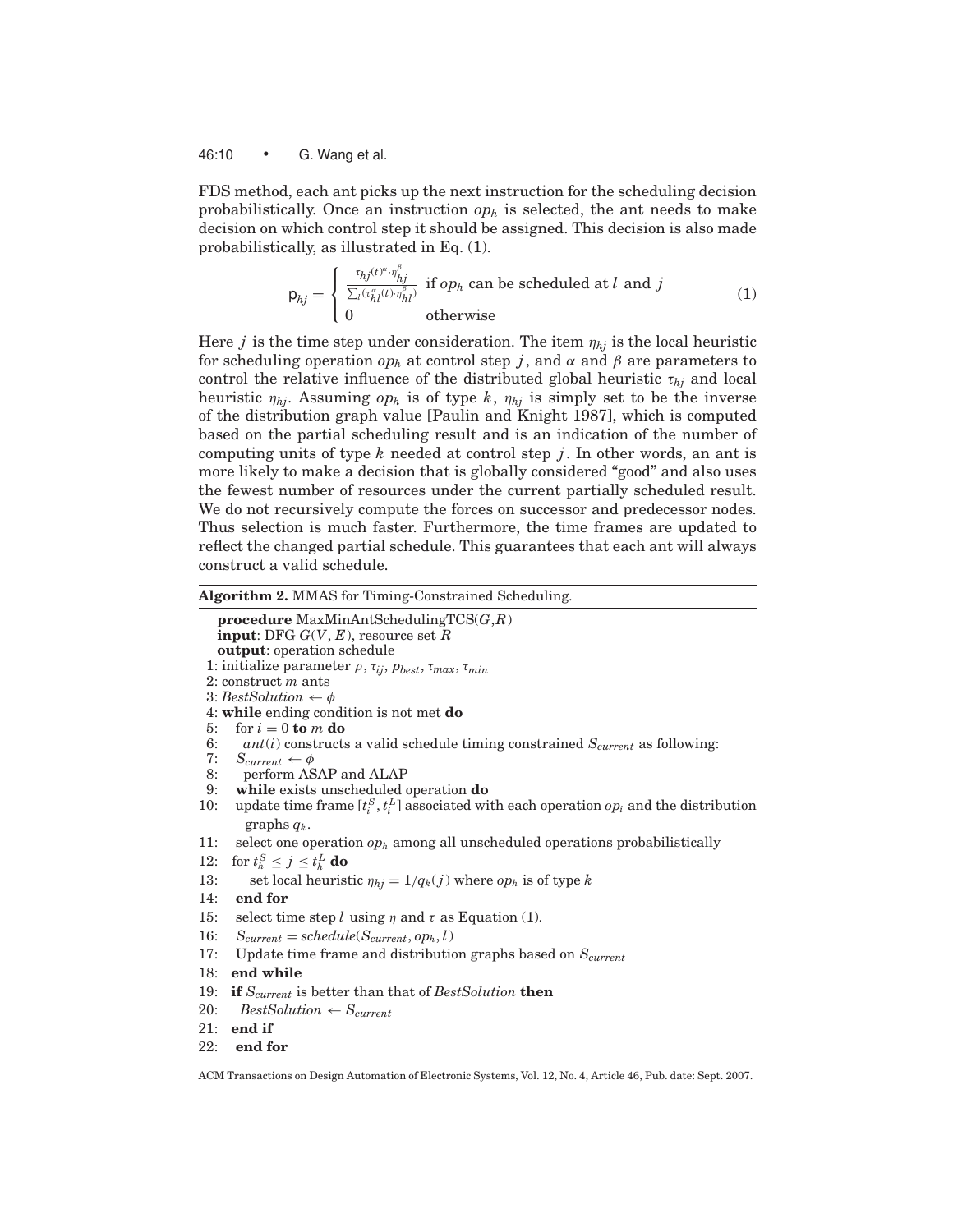23: update  $\tau_{max}$  and  $\tau_{min}$  using MMAS principle 24: **update** η **if needed** 25: update  $\tau_{ii}$  based on Equation (2) 26: **end while** 27: return *BestSolution*

In the second stage of our algorithm, the ant's solutions are evaluated. The quality of the solution from ant *h* is judged by the total number of resources, namely,  $Q_h = \sum_k r_k$  . At the end of the iteration, the pheromone trail is updated according to the quality of individual schedules. Additionally, a certain amount of pheromone evaporates. More specifically, we have

$$
\tau_{ij}(t) = \rho \cdot \tau_{ij}(t) + \sum_{h=1}^{m} \Delta \tau_{ij}^{h}(t) \quad \text{where } 0 < \rho < 1. \tag{2}
$$

Here  $\rho$  is the evaporation ratio, and

$$
\Delta \tau_{ij}^h = \begin{cases} Q/Q_h & \text{if } op_i \text{ is scheduled at } j \text{ by ant } h \\ 0 & \text{otherwise} \end{cases}
$$
 (3)

*Q* is a fixed constant to control the delivery rate of the pheromone. Two important operations are performed in the pheromone trail updating process. Evaporation is necessary for ACO to effectively explore the solution space, while reinforcement ensures that favorable operation orderings receive a higher volume of pheromone and will have a better chance of being selected in future iterations. The aforementioned process is repeated multiple times until an ending condition is reached. The best result found by the algorithm is reported.

Compared with the FDS method, the proposed algorithm differs in several respects. First, rather than using a one-time constructive approach based on greedy local decisions, the ACO method solves the problem in an evolutionary manner. By using simple local heuristics, it allows individual scheduling results to be generated in a faster manner. With a collection of such individual results and by embedding and adjusting the global heuristics associated with partial solutions, it tries to learn during the searching process. By adopting a stochastic decision making strategy considering both global experience and local heuristics, it tries to balance the efforts of exploration and exploitation in this process. Furthermore, it applies positive feedback to strengthen "good" partial solutions in order to speed-up the convergence. Of course, the negative effect is that it may fall into local minima, thus requires compensation measures such as the one introduced in MMAS. In our experiments, we implemented both the basic ACO and MMAS algorithms. The latter consistently achieves better scheduling results, especially for larger DFGs. A pseudocode implementation of our TCS algorithm using MMAS is shown as Algorithm 2, where the pheromone bounding step is indicated as step 23.

In our study [Wang et al. to appear], compared with widely-used FDS [Paulin and Knight 1987] and list scheduler with various priority heuristics, MMASbased scheduling algorithms reported better-quality results with up to 19.5% area reductions on the TCS problem and 14.7% reduction in time on the RCS problem. Moreover, the algorithms scale well with regard to different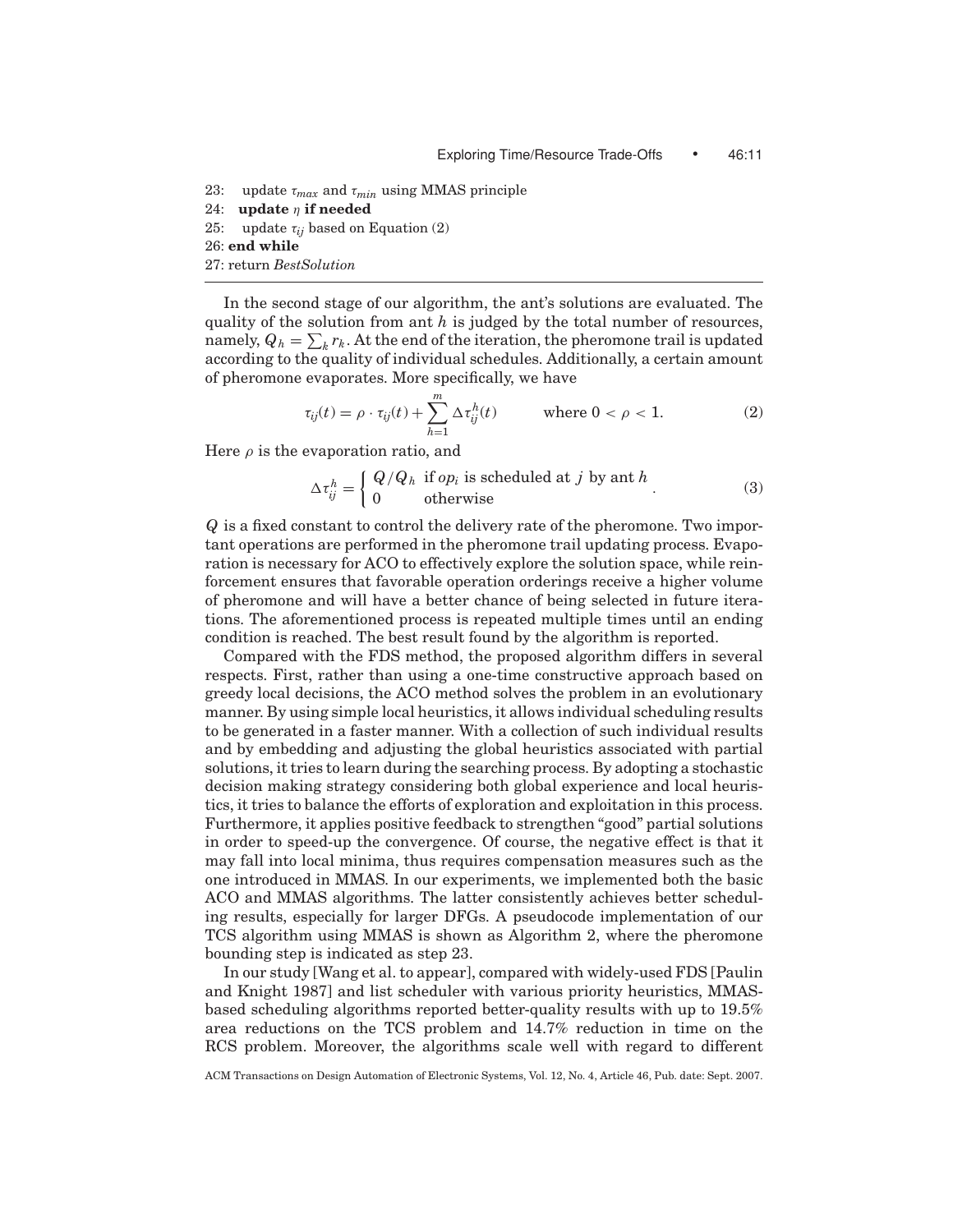### 46:12 • G. Wang et al.

applications and problem sizes. The runtimes of these algorithms are also reasonably good, especially for the TCS formulation, which runs in the same scale as the FDS method.

## 5. EXPERIMENTS AND ANALYSIS

#### 5.1 Benchmarks and Setup

In order to test and evaluate our algorithms, we have constructed a comprehensive set of benchmarks named *ExpressDFG*. These benchmarks are taken from one of two sources: (1) popular benchmarks used in previous literature; and (2) real-life examples generated and selected from the MediaBench suite [Lee et al. 1997].

The benefit of having classic samples is that they provide a direct comparison between the results generated by our algorithm and those from previously published methods. This is especially helpful when some of the benchmarks have known optimal solutions. In our final testing benchmark set, seven samples widely used in instruction scheduling studies are included. These samples focus mainly on frequently used numeric calculations performed by different applications. However, these samples are typically small to medium in size, and considered somewhat old. To be representative, it is necessary to create a more comprehensive set with benchmarks of different sizes and complexities. Such benchmarks shall aim to provide:

- —real-life testing cases from real-life applications;
- —more up-to-date testing cases from modern applications;
- —challenging samples for instruction scheduling algorithms with regard to the larger number of operations, higher level of parallelism, and data dependency; and
- —a wide range of synthesis problems to test the algorithms' scalability.

For this purpose, we investigated the MediaBench suite, which contains a wide range of complete applications for image processing, communications, and DSP applications. We analyzed these applications using the SUIF [Aigner et al. 2000] and Machine SUIF [Smith and Holloway 2002] tools, and over 14,000 DFGs were extracted as preliminary candidates for our benchmark set. After careful study, 13 DFG samples were selected from 4 MediaBench applications: JPEG, MPEG2, EPIC, and MESA.

Table I lists all 20 benchmarks that were included in our final benchmark set. Together with the names of the various functions from which the basic blocks originated are the number of nodes, number of edges, and instruction depth (assuming unit delay for every instruction) of the DFG. The data, including related statistics, DFG graphs, and source code for all testing benchmarks, is available online [ExpressDFG 2006].

We implemented four different design space exploration algorithms:

(1) FDS: Exhaustively step through the time range by performing timeconstrained force-directed scheduling at each deadline.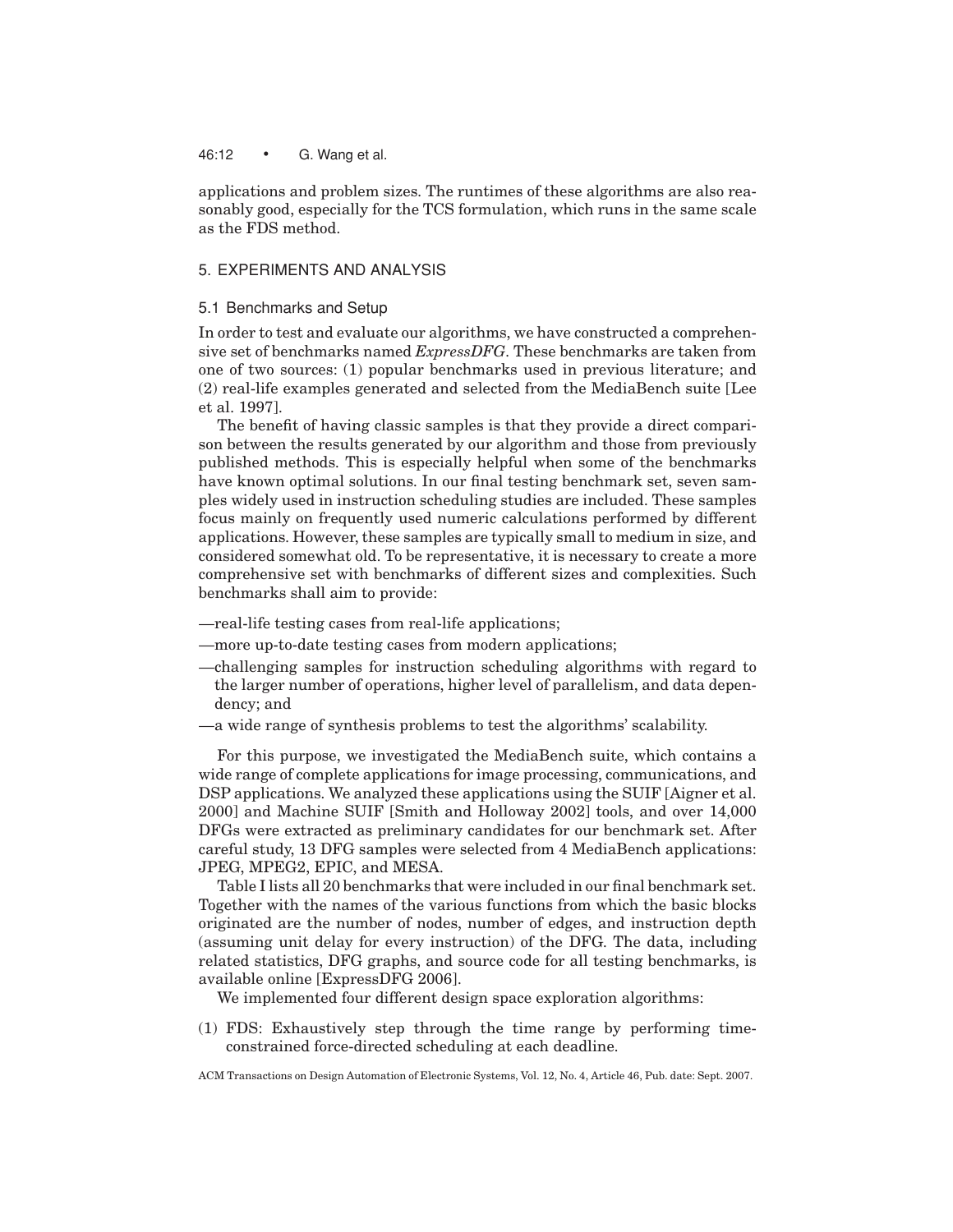#### Exploring Time/Resource Trade-Offs • 46:13

| <b>Benchmark Name</b>                                    | # Nodes | $\#$ Edges | ID |
|----------------------------------------------------------|---------|------------|----|
| <b>HAL</b>                                               | 11      | 8          | 4  |
| horner bezier <sup>†</sup>                               | 18      | 16         | 8  |
| ARF                                                      | 28      | 30         | 8  |
| motion_vectors <sup>†</sup>                              | 32      | 29         | 6  |
| <b>EWF</b>                                               | 34      | 47         | 14 |
| FIR <sub>2</sub>                                         | 40      | 39         | 11 |
| FIR1                                                     | 44      | 43         | 11 |
| $h2v2$ smooth downsample <sup><math>\bar{ }</math></sup> | 51      | 52         | 16 |
| feedback_points <sup>†</sup>                             | 53      | 50         | 7  |
| collapse_pyr <sup>†</sup>                                | 56      | 73         | 7  |
| COSINE1                                                  | 66      | 76         | 8  |
| COSINE <sub>2</sub>                                      | 82      | 91         | 8  |
| write_bmp_header <sup>†</sup>                            | 106     | 88         | 7  |
| interpolate_aux <sup>†</sup>                             | 108     | 104        | 8  |
| $\text{matmul}^{\dagger}$                                | 109     | 116        | 9  |
| idctcol                                                  | 114     | 164        | 16 |
| jpeg_idct_ifast <sup>†</sup>                             | 122     | 162        | 14 |
| jpeg_fdct_islow <sup>†</sup>                             | 134     | 169        | 13 |
| smooth color z triangle <sup>†</sup>                     | 197     | 196        | 11 |
| invert_matrix_general <sup>†</sup>                       | 333     | 354        | 11 |

Table I. ExpressDFG Benchmark Suite

Benchmarks with † are extracted from MediaBench.

- (2) MMAS-TCS: Step through the time range by performing only MMAS-based TCS scheduling at each deadline.
- (3) MMAS-D: Use the iterative approach proposed in Algorithm 1 by switching between MMAS-based RCS and TCS.
- (4) FDS-D: This is similar to the MMAS-D, except using FDS-based scheduling algorithms.

We implemented the MMAS-based TCS and RCS algorithms as described in Section 4. Since there is no widely distributed and recognized FDS implementation, we implemented our own. The implementation is based on Paulin and Knight [1987] and has all the applicable refinements proposed in the paper, including multicycle instruction support, resource preference control, and look-ahead using second order of displacement in force computation.

For all testing benchmarks, the operations are allocated on two types of computing resources, namely, MUL and ALU, where MUL is capable of handling multiplication and division, while ALU is used for other operations such as addition and subtraction. Furthermore, we define the operations running on MUL to take two clock cycles and the ALU operations take one. This definitely is a simplified case from that of reality, however, it is a close enough approximation and does not change the generality of the results. Other operation to resource mappings can easily be implemented within our framework.

With the assigned resource/operation mapping, ASAP is first performed to find the critical path delay  $L_c$ . We then set our predefined deadline range to be  $[L_c, 2L_c]$ , that is, from the critical path delay to 2*x* of this delay. This results in 263 testing cases in total, and 4 design space exploration experiments are carried out. For the FDS and MMAS-TCS algorithms, we run force-directed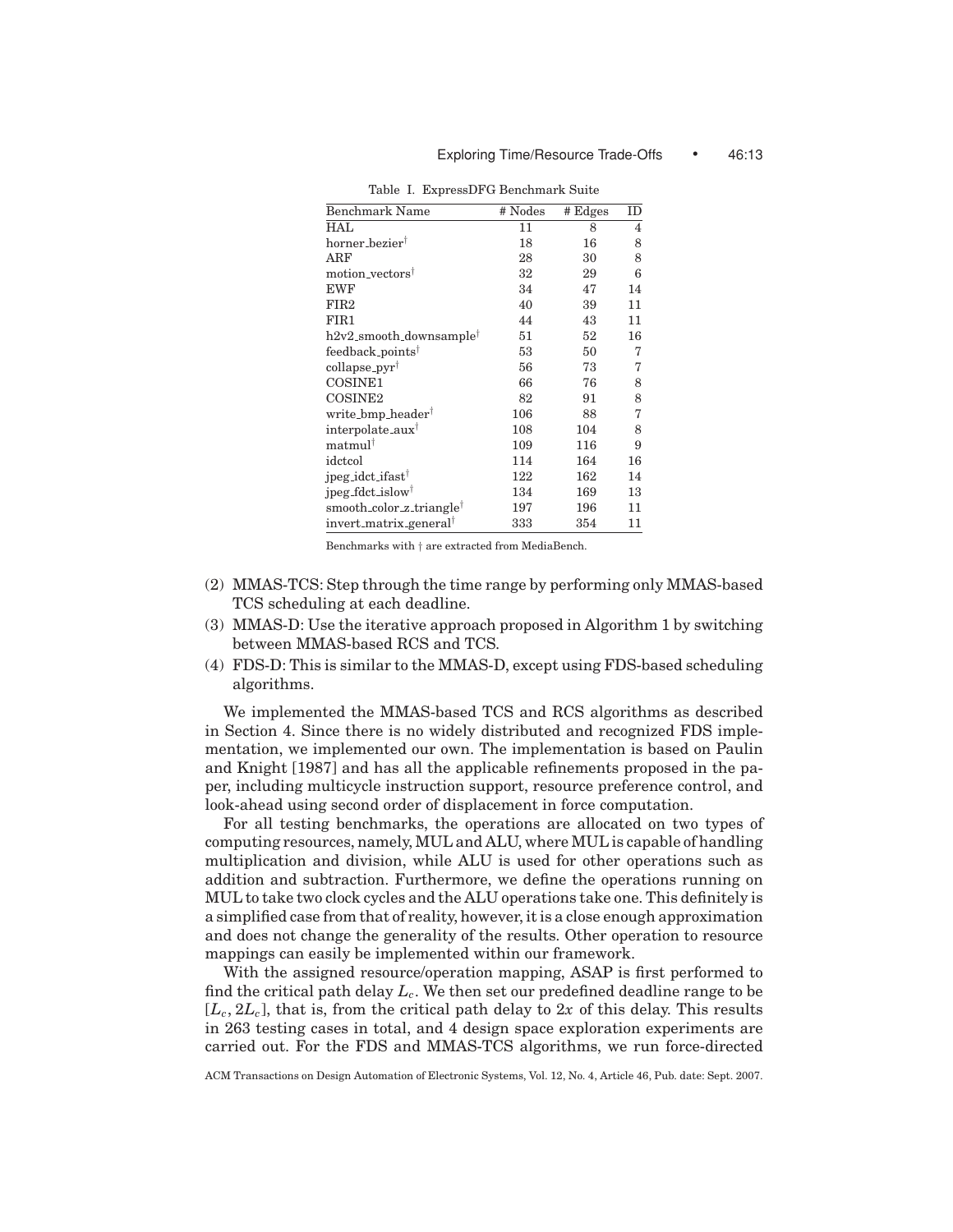46:14 • G. Wang et al.



Fig. 2. Distribution of the TCS ACO solution quality on *idctcol* benchmark with a deadline set to its ASAP time. Each line shows a different phase of the algorithm execution where each point gives the number of solutions of a particular resource cost. The line "1–200" denotes the first 200 solutions found by the ACO algorithm, while the line "1801–2000" gives the last 200.

or MMAS-based time-constrained scheduling on every deadline and report the best schedule results together with the costs obtained. For the MMAS-D and FDS-D algorithms, we only run MMAS-based or FDS-based TCS on selected deadlines starting from 2*Lc* and make jumps based on RCS results on the configurations previously obtained by performing TCS.

#### 5.2 Quality Assessment

We first studied the effectiveness of the ACO approach for design space exploration. Two individual tests are carried out: one to verify its performance on the TCS problem with a specific deadline, and the other tries to confirm its performance over the entire design space.

In the first tests, MMAS-based TCS is performed on the *idctcol* benchmark, an implementation of inverse discrete cosine transform, with the deadline set to its ASAP time of 19. We use 10 ants for each iteration, which provides 10 individual scheduling solutions. The total iteration limit is set to 200, which produces a total of 2000 scheduling results for this TCS problem. We want to examine the effectiveness of the algorithm, in other words, how does the quality of the solutions improve across iterations? Figure 2 shows this result by plotting the solution quality/frequency curves over time. Here each curve aggregates solutions found within certain iterations. For example, the curve labeled "1-200" diagrams the quality distribution for the first 200 scheduling results obtained in the first 20 iterations. The *x*-axis is the hardware cost for the schedule results, where we simply use resource number counts. The *y*-axis shows the number of solutions that the iteration range produces at each specific cost.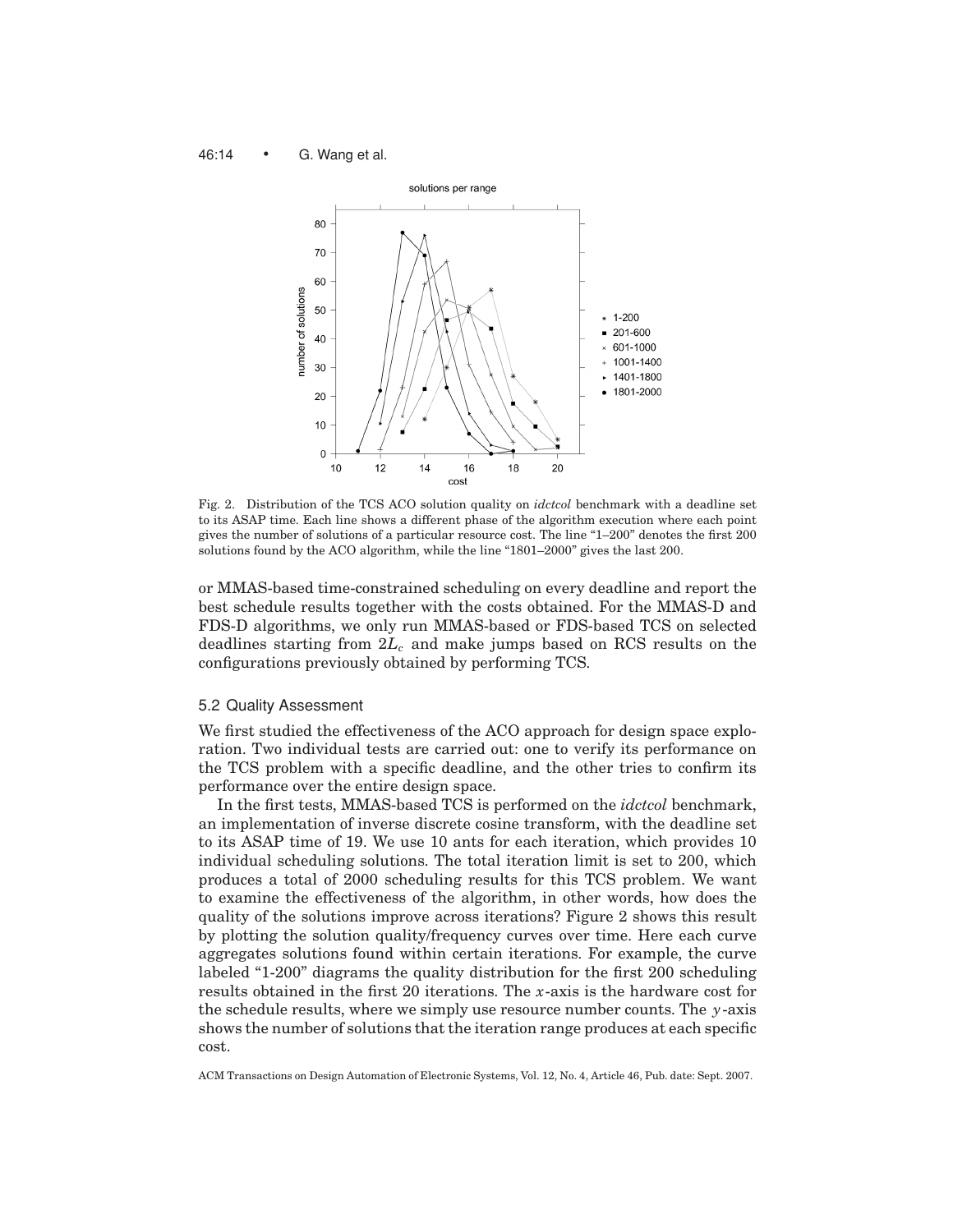#### Exploring Time/Resource Trade-Offs • 46:15



Fig. 3. Solution quality of the TCS ACO on the *idctcol* benchmark. We run the TCS ACO algorithm at each deadline ranging from its ASAP time of 19 to 32. The size of dot indicates the proportion of solutions with a specific resource cost found at each deadline.

From this graph, we can easily see that MMAS-based TCS is working. For example, comparing the initial (1–200) and final 200 solutions (1801–2000). In the initial 200 solutions, there are 5 with an area of 20, and the best have area of 14 (there are 12 such); by the last 200 solutions, there are 0 with an area of 20, 69 with an area of 14, and 1 with an area of 11. As the algorithm progresses, a positive trend emerges where the ants ignore the worst solutions and enforce the better ones.

To show the effectiveness of the algorithm over the whole design space, similar experiments are conducted across the range of deadlines of interest. Figure 3 gives one example of the *idctcol* benchmark on deadlines from 19 to 32, where the *x*-axis is the deadline constraint and *y*-axis the cost for scheduling results. The size of dots is proportional to the number of schedule results that the ants produce for a specific cost and deadline. It is easy to see that the focus area of the algorithm adjusts as the constraints change. Moreover, if we inspect each column more carefully, we can see that the algorithm effectively explores the "best" part of the design space. This is evidenced by the movement of dense area in the graph and the relatively invariant vertical spread.

We performed experiments on each benchmark using the four different design space exploration algorithms. First, time-constrained FDS scheduling is used at every deadline. The quality of results is used as the baseline for quality assessment. Then MMAS-TCS, MMAS-D, and FDS-D algorithms are executed; the difference is that MMAS-TCS steps through the design space in the same way as FDS, while MMAS-D, and FDS-D utilize the duality between TCS and RCS. Because of their randomized nature, MMAS-TCS and MMAS-D algorithms are executed five times in order to obtain enough statistics to evaluate their stability.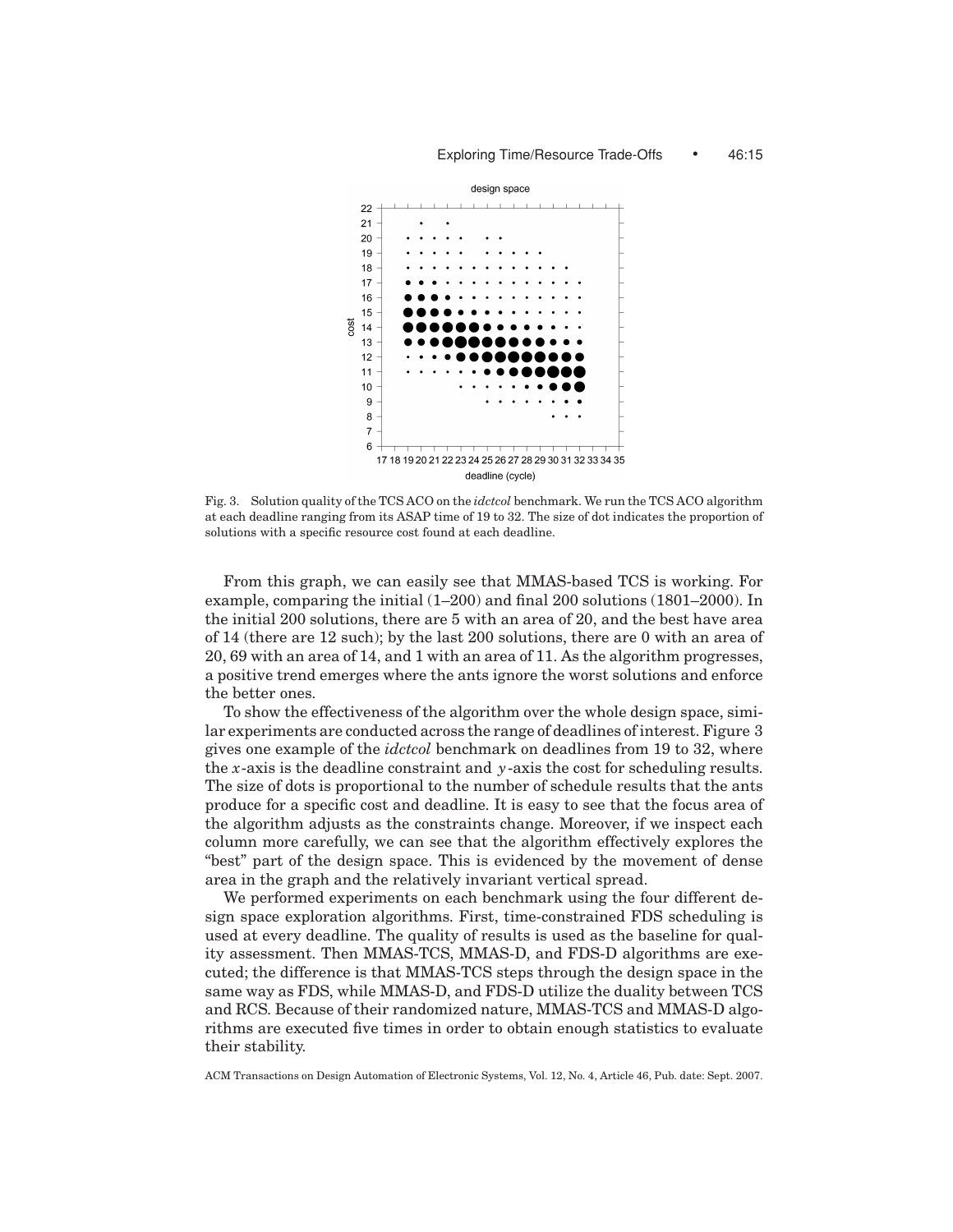#### 46:16 • G. Wang et al.



Fig. 4. Design space exploration results: MMAS-D, FDS-D, and FDS.

Detailed design space exploration results for six of the benchmarks are shown in Figure 4, where we compare the curves obtained by MMAS-D, FDS-D, and FDS algorithms. Table II summarizes the experiment results. For each benchmark we give the node/edge count, and the average resource savings of the FDS-D, MMAS-TCS, and MMAS-D algorithms compared with FDS. We report the savings in percentage of total resource counts (a negative result indicates a lower (better) resource cost). We weight the two resource types M and A equally, though we use different cost weights to bias alternative solutions (e.g., solution (3M, 4A) is more favorable than (4M, 3A) as resource M has a large cost weight). We could easily vary the relative costs and number of resources types. However, we feel this would introduce confusion caused by different weight choices. The percentage savings is computed for every deadline of every benchmark. The average for a certain benchmark is reported in Table II. It is easy to see that MMAS-TCS and MMAS-D both outperform the classic FDS method across the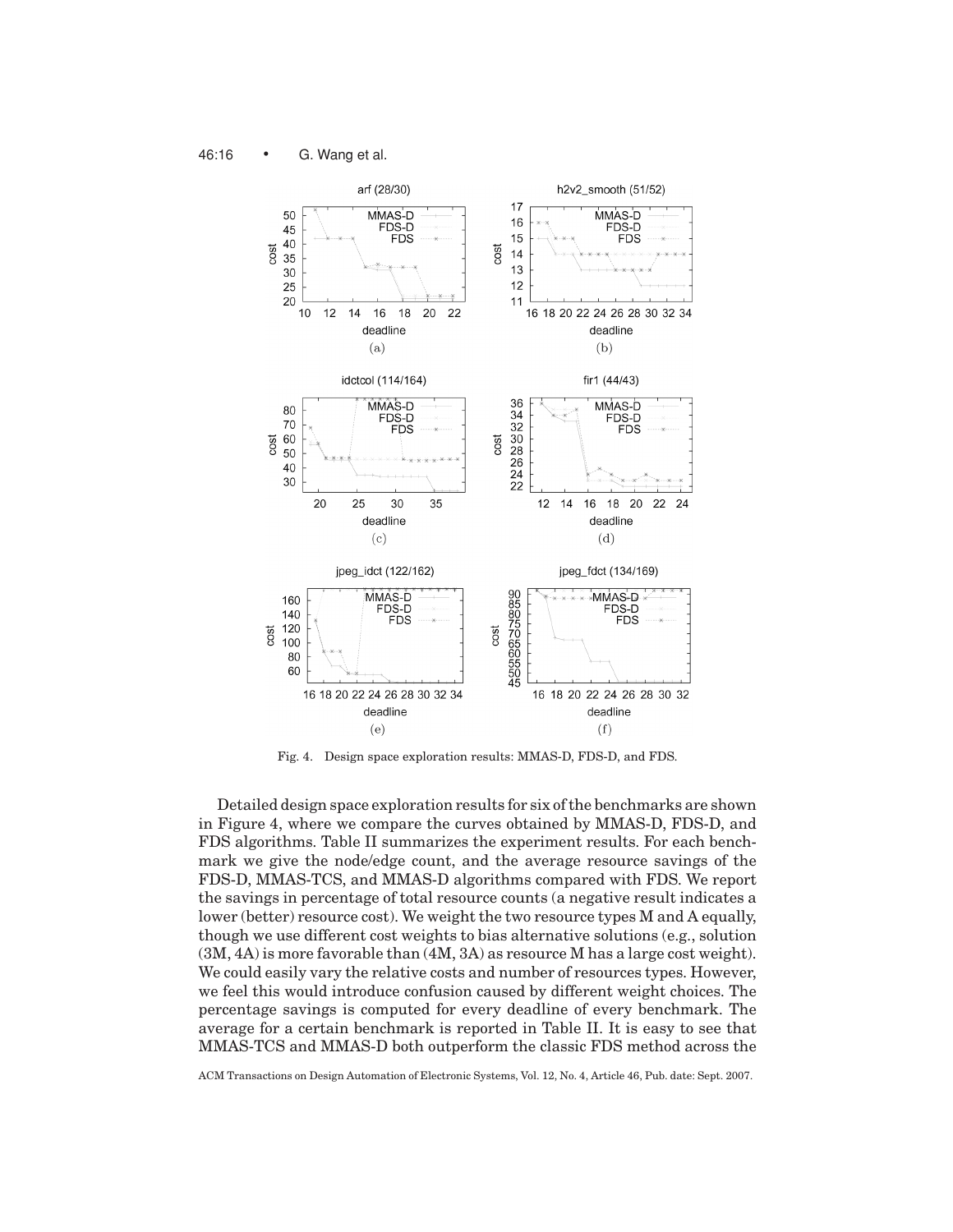| Name                | Nodes/Edges | Deadline    | FDS-D    | MMAS-TCS  | <b>MMAS-D</b> |
|---------------------|-------------|-------------|----------|-----------|---------------|
| HAL                 | 11/8        | $(6-12)$    | 14.3%    | $-7.1%$   | $-7.1%$       |
| hbsurf              | 18/16       | $(11-22)$   | 0.0%     | $-9.9%$   | $-13.2%$      |
| ARF                 | 28/30       | $(11-22)$   | $-4.7%$  | $-12.4%$  | $-18.6%$      |
| motionyectors       | 32/29       | $(7-14)$    | $-8.0\%$ | $-13.1%$  | $-16.0\%$     |
| <b>EWF</b>          | 34/47       | $(17-34)$   | $-5.6\%$ | $-11.5\%$ | $-21.9\%$     |
| FIR <sub>2</sub>    | 40/39       | $(12 - 24)$ | $-4.1%$  | $-16.8%$  | $-22.8%$      |
| FIR1                | 44/43       | $(12 - 24)$ | $-3.9%$  | $-15.2%$  | $-18.0\%$     |
| $h2v2$ _smooth      | 51/52       | $(17-34)$   | 4.2%     | $-19.3%$  | $-20.5%$      |
| feedbackpoints      | 53/50       | $(11-22)$   | $-1.2\%$ | $-5.9\%$  | $-9.1\%$      |
| collapsepyr         | 56/73       | $(8-16)$    | $-5.3%$  | $-18.3\%$ | $-20.0\%$     |
| COSINE1             | 66/76       | $(10-20)$   | $-3.1%$  | $-21.5%$  | $-23.5%$      |
| COSINE <sub>2</sub> | 82/91       | $(10-20)$   | 0.7%     | $-5.6\%$  | $-8.1\%$      |
| wbmpheader          | 106/88      | $(8-16)$    | $-2.4%$  | $-0.9\%$  | $-1.6%$       |
| interpolate         | 108/104     | $(10-20)$   | $-2.3%$  | $-0.2%$   | $-1.8%$       |
| matmul              | 109/116     | $(11-22)$   | $-4.7%$  | $-3.7%$   | $-5.6\%$      |
| idctcol             | 114/164     | $(19 - 38)$ | $-11.2%$ | $-30.7%$  | $-32.0%$      |
| jpegidctifast       | 122/162     | $(17-34)$   | 35.2%    | $-50.3\%$ | $-52.1\%$     |
| jpegfdctislow       | 134/169     | $(16 - 32)$ | 16.2%    | $-31.4%$  | $-34.6%$      |
| smoothcolor         | 197/196     | $(15 - 30)$ | $-4.6\%$ | $-7.3\%$  | $-8.6\%$      |
| invertmatrix        | 333/354     | $(15 - 30)$ | $0.0\%$  | $-11.2%$  | $-11.9%$      |
| Total Avg.          |             |             | 0.48%    | $-16.4%$  | $-17.3%$      |

Table II. Summary for Design Space Exploration Results

Each line gives the benchmark name, the tested time range, and the results of each design space exploration algorithm (FDS-D, MMAS-TCS, MMAS-D compared to the exhaustive FDS result). A negative result indicates a smaller resource allocation, which is desired.

board with regard to solution quality, often with significant savings. Overall, MMAS-TCS achieves an average improvement of 16.4% while MMAS-D obtains a 17.3% improvement. Both algorithms scale well for different benchmarks and problem sizes. Moreover, by computing the standard deviation over the 5 different runs, the algorithms are shown to be very stable. For example, the average standard deviation on result quality for MMAS-TCS is only 0.104. On the other hand, FDS-D algorithms have a minor performance degradation compared with the FDS baseline. It outperforms FDS in 14 out of the 20 benchmarks, gives worse results on 4 samples, and shows no change on 2. Though it provides modestly better results over two testing samples (i.e., *wbmpheader* and *interpolate*) when compared to MMAS-D, overall MMAS-D produces a much better result. Finally, FDS-D is much less stable with regard to result quality. It seems to be more application dependent and yields bad results in certain cases (e.g., benchmark *jpegidictifast*).

It is interesting and initially surprising to observe that MMAS-D never had worse performance than MMAS-TCS. More careful inspection of the experiments reveals the reason: Using the duality between TCS and RCS not only reduces computation time, but can also improve the quality of the result. To understand this, recall Theorem 3.3 and Figure 1(b). If we achieve an optimal solution at  $t_1$ , with MMAS-D we automatically extend this optimality from  $t_1$ to  $t_2$ , while the MMAS-TCS algorithm can provide worse-quality solutions on deadlines between  $t_1$  and  $t_2$ .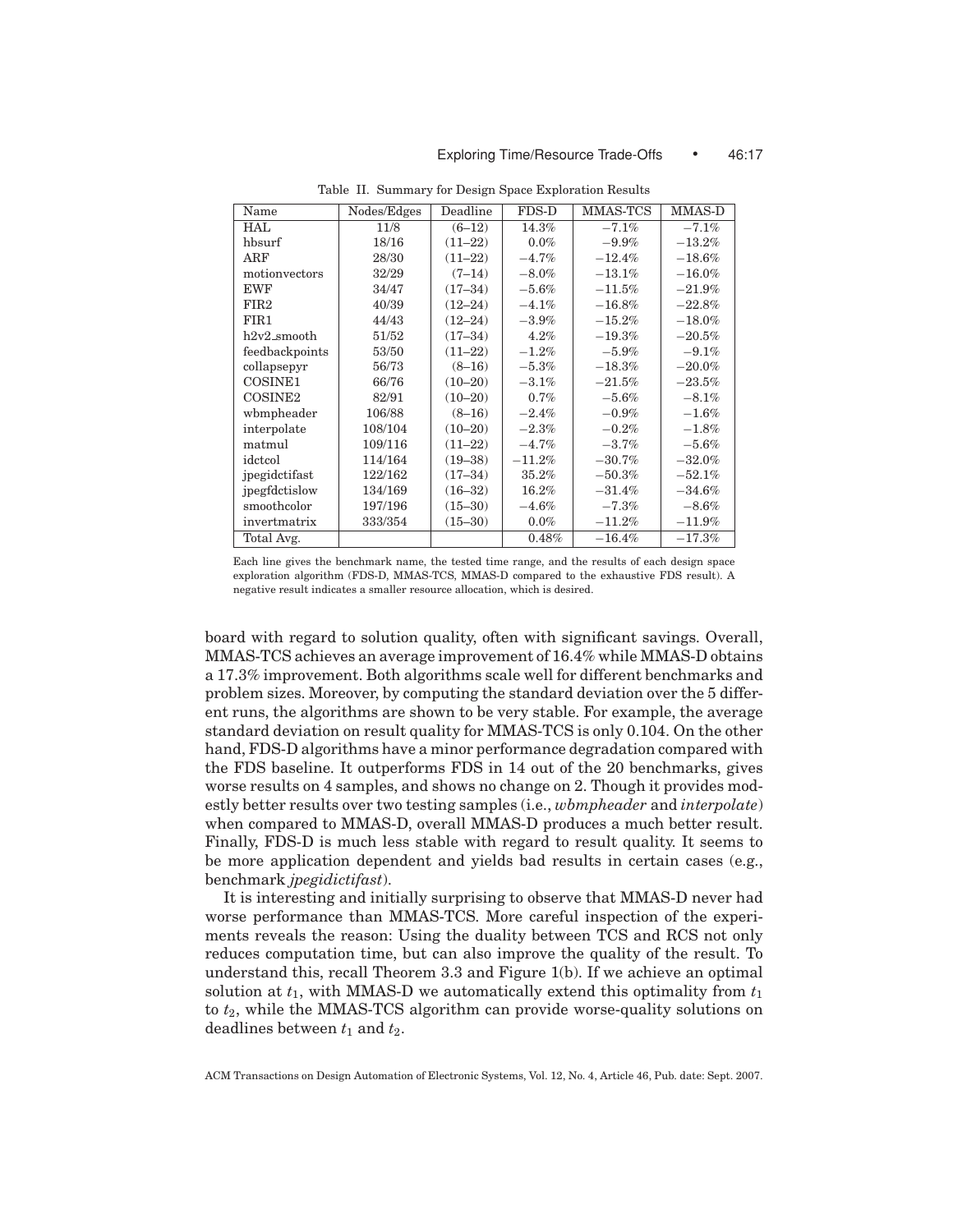

Fig. 5. Timing performance comparison.

This benefit is not specifically associated with MMAS scheduling algorithms, but rather, is also observed when other scheduling methods are used. For example, consider the curve generated by FDS-D in Figure 4(d). We can see that the configuration provided by TCS at deadline 24 can be pushed to deadline 16. FDS-D achieves better results over FDS at time stamps of 16, 17, 18, and 21. However, we will not always obtain this benefit. For the same curve, FDS-D actually suffers worse results at times 13 and 14. Extreme examples of this are shown in Figures 4(e) and 4(f), the two worst samples for FDS-D. It is easy to realize that if a generous TCS result is generated at a bigger deadline, the following RCS step is misled to provide a very small deadline result. The effect is that the algorithm provides a poor tradeoff curve.

In conclusion, the proposed duality-based design space exploration framework is a general approach and can be combined with any scheduling algorithm. However, the selection of such scheduling algorithms has a direct impact on the quality of the resulting tradeoff curves. This is not surprising in light of our discussion on Theorem 3.3 in Section 3.

Figure 5 diagrams the average execution time comparison for the four design space exploration approaches, ordered by size of benchmark. All of the experiment results use the same Linux box with a 2GHz CPU. It is easy to see that the all algorithms have similar runtime scale, where MMAS-TCS takes more time, while MMAS-D and FDS have very close runtimes, especially on larger benchmarks. The major execution time savings come from the fact that MMAS-D exploits the duality and only computes TCS on a selected number of deadlines. In over 263 testing cases, we find that on average MMAS-D skips about 44% of the deadlines with the help of RCS. The fact that MMAS-D achieves much better results than FDS with almost the same execution time makes it very attractive in practice.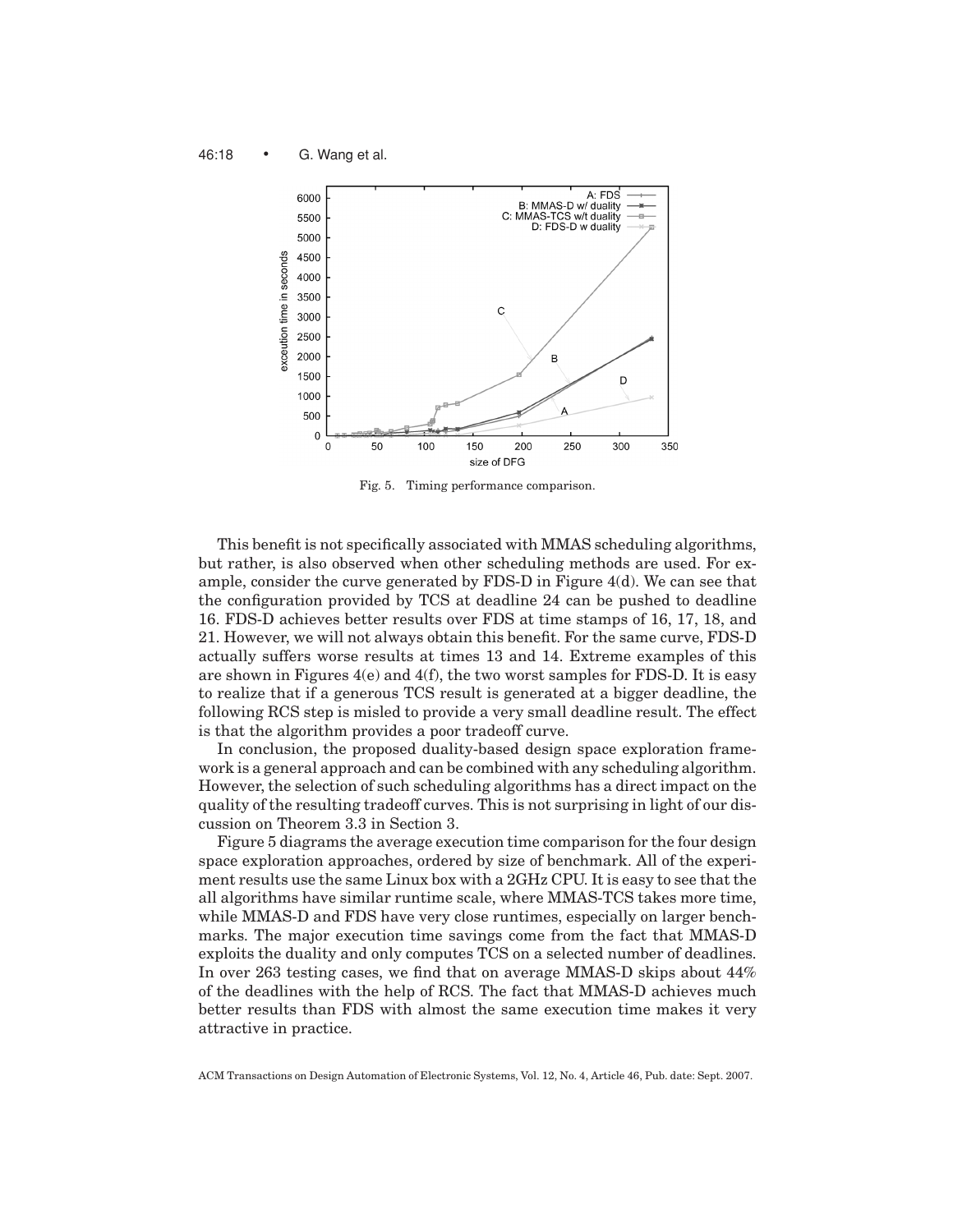## 6. CONCLUSION

We proposed a novel design space exploration method that bridges time- and resource-constrained scheduling problems and exploits their duality. Our algorithm provides a time/cost tradeoff curve in the design space in a systemic manner. We proved that it is possible to use the duality to help us effectively construct such a curve, while reducing the computing time and improving the quality of the result. The proposed method is general and can be combined with any high-quality scheduling algorithm. However, the underlying scheduling algorithm has direct impact on the quality of the tradeoffs curve. We showed that ACO-based scheduling algorithms are ideal due to their robustness, high performance, reasonable execution time, and the capability of providing multiple scheduling candidates. Our algorithms outperformed the popularly used forcedirected scheduling method with significant savings (average 17.3% savings on resource counts) and almost the same runtime on comprehensive benchmarks constructed with classic and real-life samples. The algorithms also scaled well over different applications and problem sizes.

#### **REFERENCES**

- AIGNER, G., DIWAN, A., HEINE, D. L., MOORE, M. S. L. D. L., MURPHY, B. R., AND SAPUNTZAKIS, C. 2000. *The Basic SUIF Programming Guide*. Computer Systems Laboratory, Stanford University Stanford, CA.
- CHAUDHURI, S., BLYTHE, S. A., AND WALKER, R. A. 1997. A solution methodology for exact design space exploration in a three-dimensional design space. *IEEE Trans. Very Large Scale Integr. Syst. 5*, 1, 69–81.
- CORNE, D., DORIGO, M., AND GLOVER, F., EDS. 1999. *New Ideas in Optimization*. McGraw Hill, London.
- DICK, R. P. AND JHA, N. K. 1997. MOGAC: A multiobjective genetic algorithm for the co-synthesis of hardware-software embedded systems. In *Proceedings of the IEEE/ACM Conference on Computer Aided Design*, 522–529.
- DORIGO, M., MANIEZZO, V., AND COLORNI, A. 1996. Ant system: Optimization by a colony of cooperating agents. *IEEE Trans. Syst. Man Cybern. Part-B 26*, 1 (Feb.), 29–41.
- DUTTA, R., ROY, J., AND VEMURI, R. 1992. Distributed design-space exploration for high-level synthesis systems. In *Proceedings of the Design and Automation Conference (DAC)*. IEEE Computer Society Press, Los Alamitos, CA, 644–650.
- EXPRESSDFG. 2006. ExpressDFG benchmark website. http://express.ece.ucsb.edu/benchmark/.
- GUTJAHR, W. J. 2002. ACO algorithms with guaranteed convergence to the optimal solution. *Inf. Process. Lett. 82*, 3, 145–153.
- HEIJLIGERS, M. J. M., CLUITMANS, L. J. M., AND JESS, J. A. G. 1995. High-Level synthesis scheduling and allocation using genetic algorithms. In *Proceedings of the EDA Technofair Design Automation Conference/Asia and South Pacific Design Automation Conference* (Makuhari, Massa, Chiba, Japan). Article 11.
- LEE, C., POTKONJAK, M., AND MANGIONE-SMITH, W. H. 1997. MediaBench: A tool for evaluating and synthesizing multimedia and communicatons systems. In *Proceedings of the 30th Annual ACM/IEEE International Symposium on Microarchitecture*.
- LIN, Y.-L. 1997. Recent developments in high-level synthesis. *ACM Trans. Des. Autom. Electron. Syst. 2*, 1, 2–21.
- MADSEN, J., GRODE, J., KNUDSEN, P. V., PETERSEN, M. E., AND HAXTHAUSEN, A. 1997. LYCOS: The Lyngby co-synthesis system. *Des. Autom. Embedded Syst. 2*, 2 (Mar.), 125–63.
- MCFARLAND, M., PARKER, A. C., AND CAMPOSANO, R. 1990. The high-level synthesis of digital systems. In *Proc. IEEE. 78*, 301–318.
- PALESI, M. AND GIVARGIS, T. 2002. Multi-Objective design space exploration using geneticalgorithms. In *Proceedings of the 10th International Symposium on Hardware/Software Codesign*.